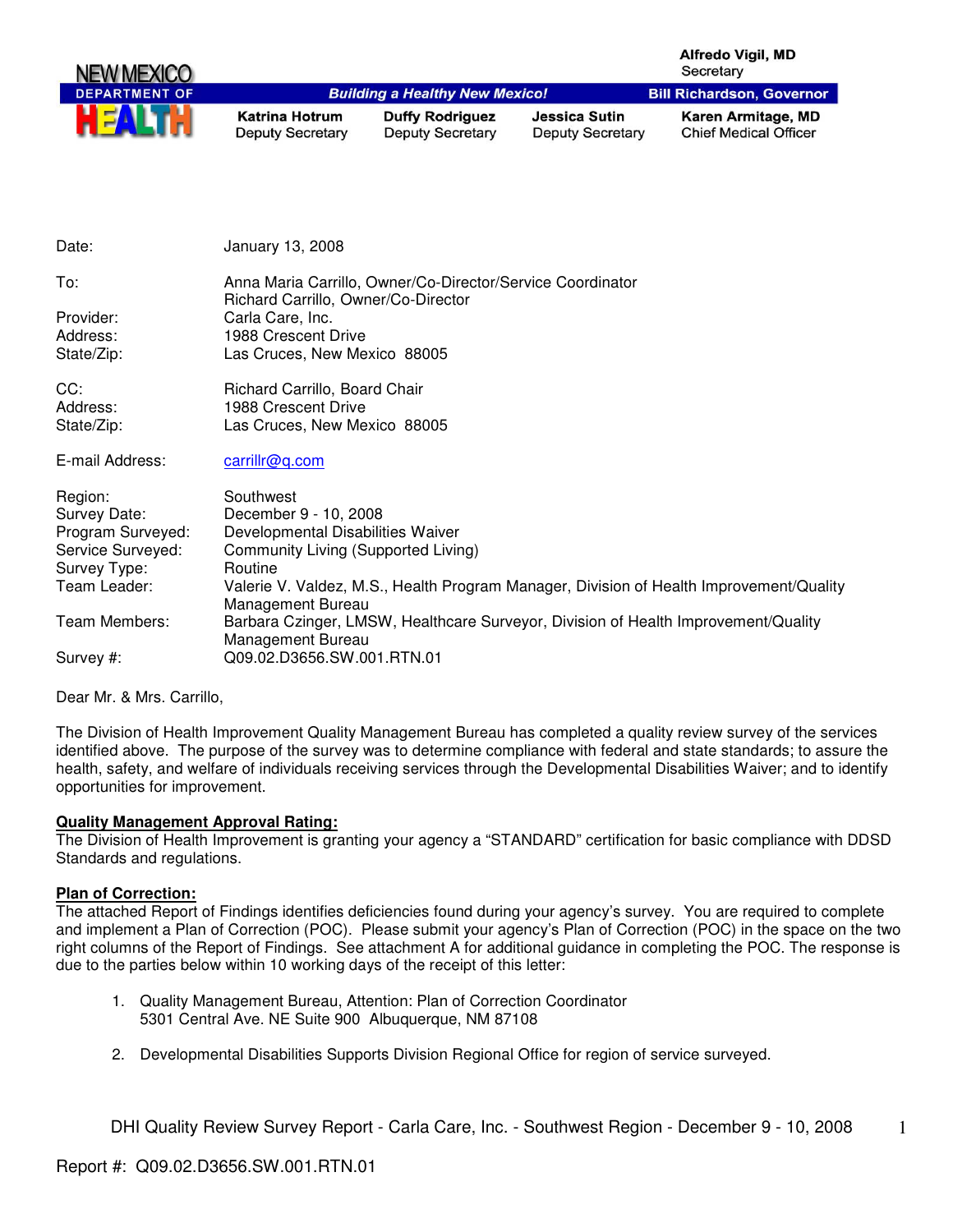Upon notification from QMB that your Plan of Correction has been approved, you must implement all remedies and corrective actions within 45 working days. If your plan of correction is denied, you must resubmit a revised plan ASAP for approval. All remedies must still be completed within 45 working days of the original submission.

Failure to submit, complete or implement your POC within the required time frames will result in the imposition of a \$200 per day Civil Monetary Penalty until it is received, completed and/or implemented.

#### **Request for Informal Reconsideration of Findings (IRF):**

If you disagree with a determination of noncompliance (finding) you have 10 working days upon receipt of this notice to request an IRF. Submit your request for an IRF in writing to:

> QMB Deputy Bureau Chief 5301 Central Ave NE Suite #900 Albuquerque, NM 87108 Attention: IRF request

A request for an IRF will not delay the implementation of your Plan of Correction which must be completed within 45 working days. Providers may not appeal the nature or interpretation of the standard or regulation, the team composition, sampling methodology or the Scope and Severity of the finding.

If the IRF approves the change or removal of a finding, you will be advised of any changes.

This IRF process is separate and apart from the Informal Dispute Resolution (IDR) and Fair Hearing Process for Sanctions from DOH.

Please call the Team Leader at 575-528-5037, if you have questions about the survey or the report. Thank you for your cooperation and for the work you perform.

Sincerely,

llalenie II. Haldo

Valerie V. Valdez, M.S. Team Lead/Health Program Manager

Division of Health Improvement Quality Management Bureau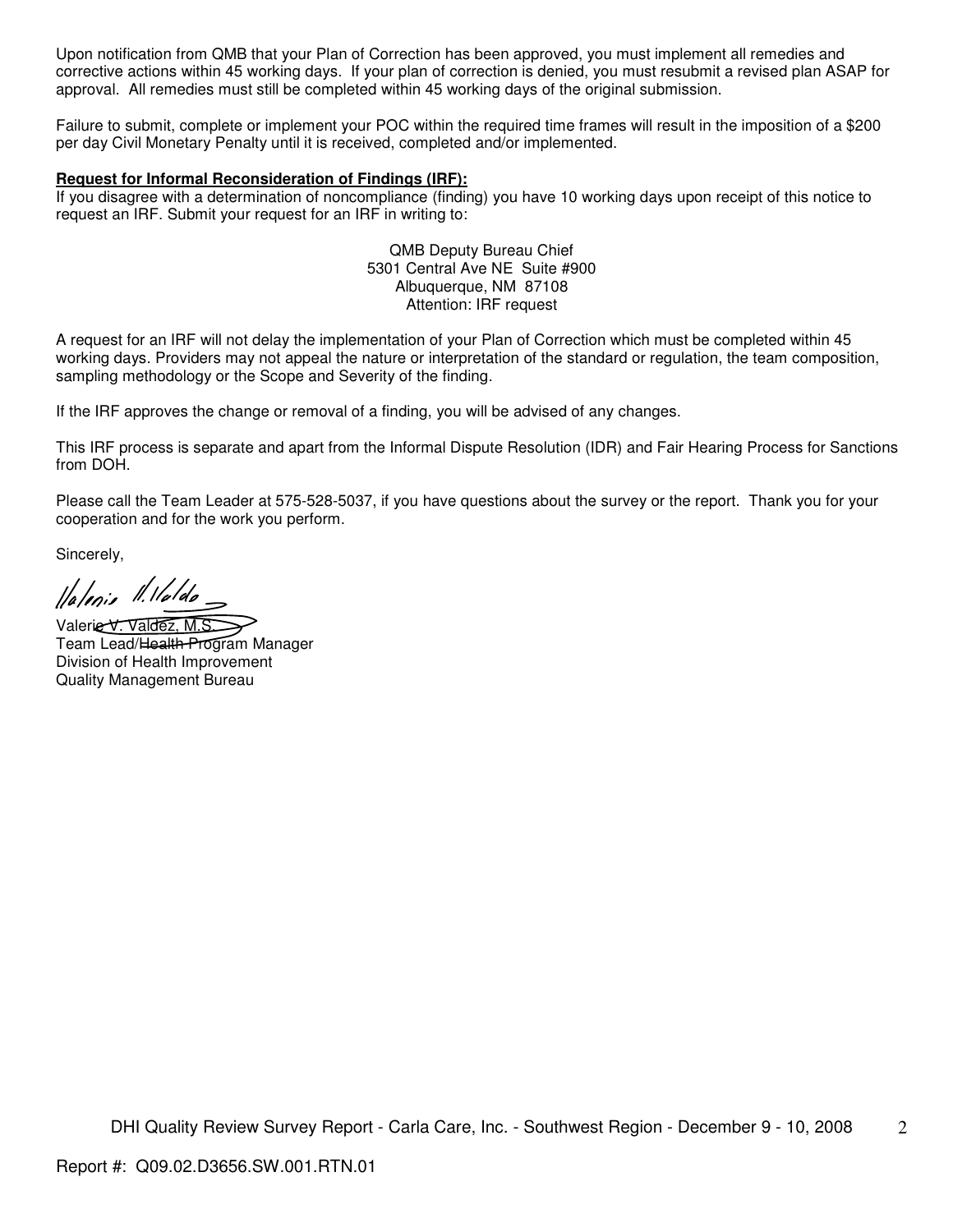| <b>Survey Process Employed:</b>         |                                                                                                                                                                            |                                                                                                                                                                                                                                                                           |
|-----------------------------------------|----------------------------------------------------------------------------------------------------------------------------------------------------------------------------|---------------------------------------------------------------------------------------------------------------------------------------------------------------------------------------------------------------------------------------------------------------------------|
| <b>Entrance Conference Date:</b>        | December 9, 2008                                                                                                                                                           |                                                                                                                                                                                                                                                                           |
| Present:                                | Carla Care, Inc.<br>Anna Marie Carrillo, Owner/Co-Director/Service Coordinator<br>Richard Carrillo, Owner/Co-Director                                                      |                                                                                                                                                                                                                                                                           |
|                                         | DOH/DHI/QMB                                                                                                                                                                | Valerie V. Valdez, M.S., Team Lead/Health Program Manager<br>Barbara Czinger, MSW, LMSW, Healthcare Surveyor                                                                                                                                                              |
| <b>Exit Conference Date:</b>            | December 10, 2008                                                                                                                                                          |                                                                                                                                                                                                                                                                           |
| Present:                                | Carla Care, Inc.<br>Anna Marie Carrillo, Owner/Co-Director/Service Coordinator<br>Richard Carrillo, Owner/Co-Director                                                      |                                                                                                                                                                                                                                                                           |
|                                         | DOH/DHI/QMB                                                                                                                                                                | Valerie V. Valdez, M.S., Team Lead/Health Program Manager<br>Barbara Czinger, MSW, LMSW, Healthcare Surveyor                                                                                                                                                              |
| <b>Homes Visited</b>                    | Number:                                                                                                                                                                    | 1                                                                                                                                                                                                                                                                         |
| <b>Administrative Locations Visited</b> | Number:                                                                                                                                                                    | 1                                                                                                                                                                                                                                                                         |
| <b>Total Sample Size</b>                | Number:                                                                                                                                                                    | 1<br>1 - Supported Living                                                                                                                                                                                                                                                 |
| Persons Served Observed                 | Number:                                                                                                                                                                    | 1 (Individual did not want to interact with the surveyors)                                                                                                                                                                                                                |
| Records Reviewed (Persons Served)       | Number:                                                                                                                                                                    | 1                                                                                                                                                                                                                                                                         |
| <b>Administrative Files Reviewed</b>    | <b>Billing Records</b><br>٠<br><b>Medical Records</b><br>$\bullet$<br>٠<br><b>Personnel Files</b><br>$\bullet$<br><b>Training Records</b><br><b>Evacuation Drills</b><br>٠ | Incident Management Records<br>Agency Policy and Procedure<br><b>Caregiver Criminal History Screening Records</b><br><b>Employee Abuse Registry</b><br>Human Rights Notes and/or Meeting Minutes<br>Nursing personnel files<br>Quality Improvement/Quality Assurance Plan |

CC: Distribution List: DOH - Division of Health Improvement DOH - Developmental Disabilities Supports Division DOH - Office of Internal Audit HSD - Medical Assistance Division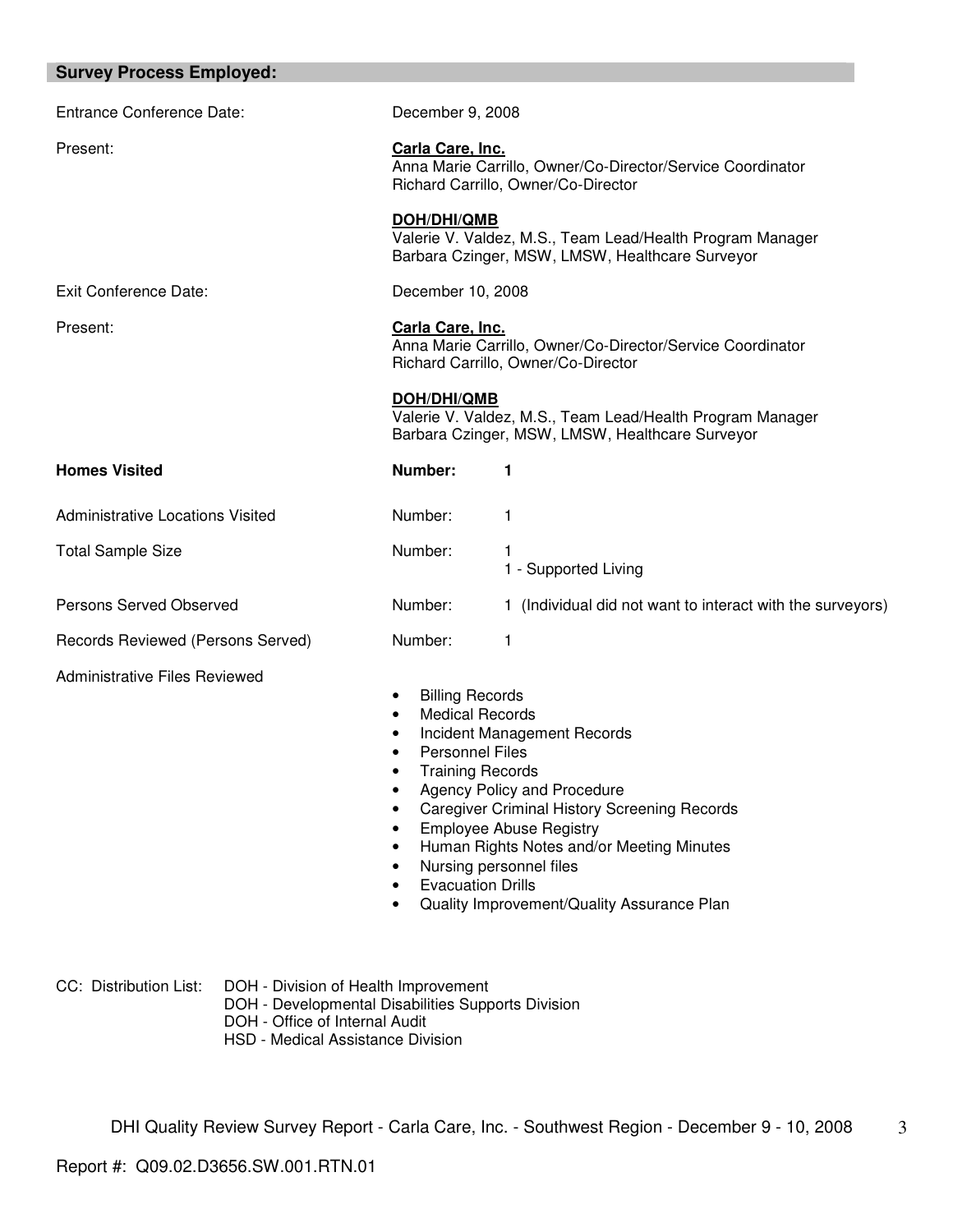# **Provider Instructions for Completing the QMB Plan of Correction (POC) Process**

- After a QMB Quality Review, your Survey Report will be sent to you via certified mail. You may request that it also be sent to you electronically by calling George Perrault, Plan of Correction Coordinator at 505-222-8624.
- Within 10 business days of the date you received your survey report, you must develop and send your Plan of Correction response to the QMB office. (Providers who do not pick up their mail will be referred to the Internal Review Committee [IRC]).
- For each Deficiency in your Survey Report, include specific information about HOW you will correct each Deficiency, WHO will fix each Deficiency ("Responsible Party"), and by WHEN ("Date Due").
- Your POC must not only address HOW, WHO and WHEN each Deficiency will be corrected, but must also address overall systemic issues to prevent the Deficiency from reoccurring, i.e., Quality Assurance (QA). Your description of your QA must include specifics about your selfauditing processes, such as HOW OFTEN you will self-audit, WHO will do it, and WHAT FORMS will be used.
- Corrective actions should be incorporated into your agency's Quality Assurance/Quality Improvement policies and procedures.
- You may send your POC response electronically to George.Perrault@state.nm.us, by fax (505- 841-5815), or by postal mail.
- Do not send supporting documentation to QMB until after your POC has been approved by QMB.
- QMB will notify you if your POC has been "Approved" or "Denied".
- Whether your POC is "Approved" or "Denied", you have a maximum of 45 business days to correct all survey Deficiencies from the date of receipt of your Survey Report. If your POC is "Denied" it must be revised and resubmitted ASAP, as the 45 working day limit is in effect. Providers whose revised POC is denied will be referred to the IRC.
- The POC must be completed on the official QMB Survey Report and Plan of Correction Form, unless approved in advance by the POC Coordinator.
- The following Deficiencies must be corrected within the deadlines below (after receipt of your Survey Report):

| ○ CCHS and EAR:                    | 10 working days |
|------------------------------------|-----------------|
| $\circ$ Medication errors:         | 10 working days |
| $\circ$ IMS system/training:       | 20 working days |
| $\circ$ ISP related documentation: | 30 working days |
| $\circ$ DDSD Training              | 45 working days |
|                                    |                 |

- If you have questions about the POC process, call the QMB POC Coordinator, George Perrault at 505-222-8624 for assistance.
- For Technical Assistance (TA) in developing or implementing your POC, contact your local DDSD Regional Office.
- Once your POC has been approved by QMB, the POC may not be altered or the dates changed.
- Requests for an extension or modification of your POC (post approval) must be made in writing and submitted to the POC Coordinator at QMB, and are approved on a case-by case basis.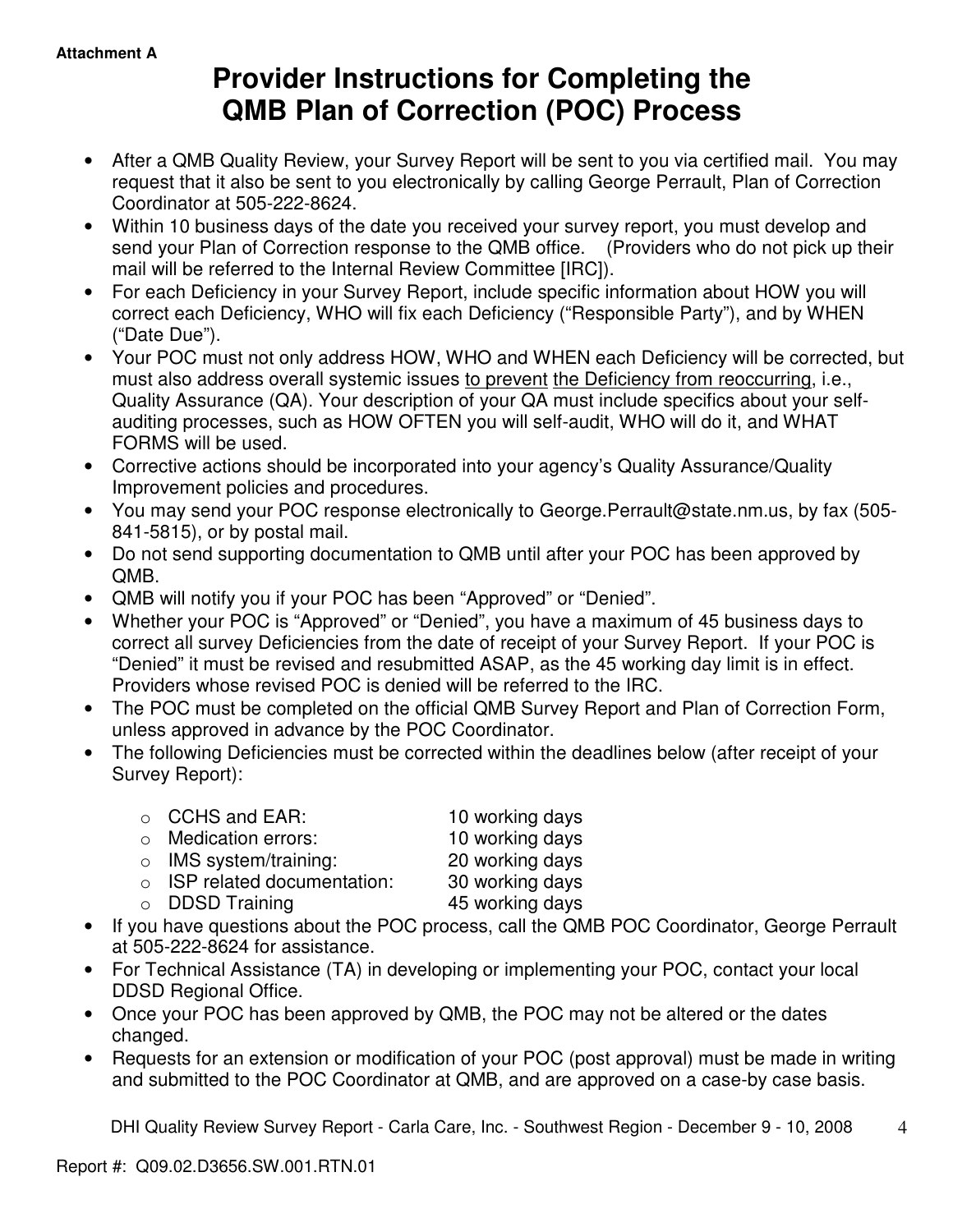- When submitting supporting documentation, organize your documents by Tag #s, and annotate or label each document using Individual #s.
- Do not submit original documents, copies are fine. Originals must be maintained in the agency/client file(s) as per DDSD Standards.
- Failure to submit, complete or implement your POC within the required timeframes will result in a referral to the IRC and the possible imposition of a \$200 per day Civil Monetary Penalty until it is received, completed and/or implemented.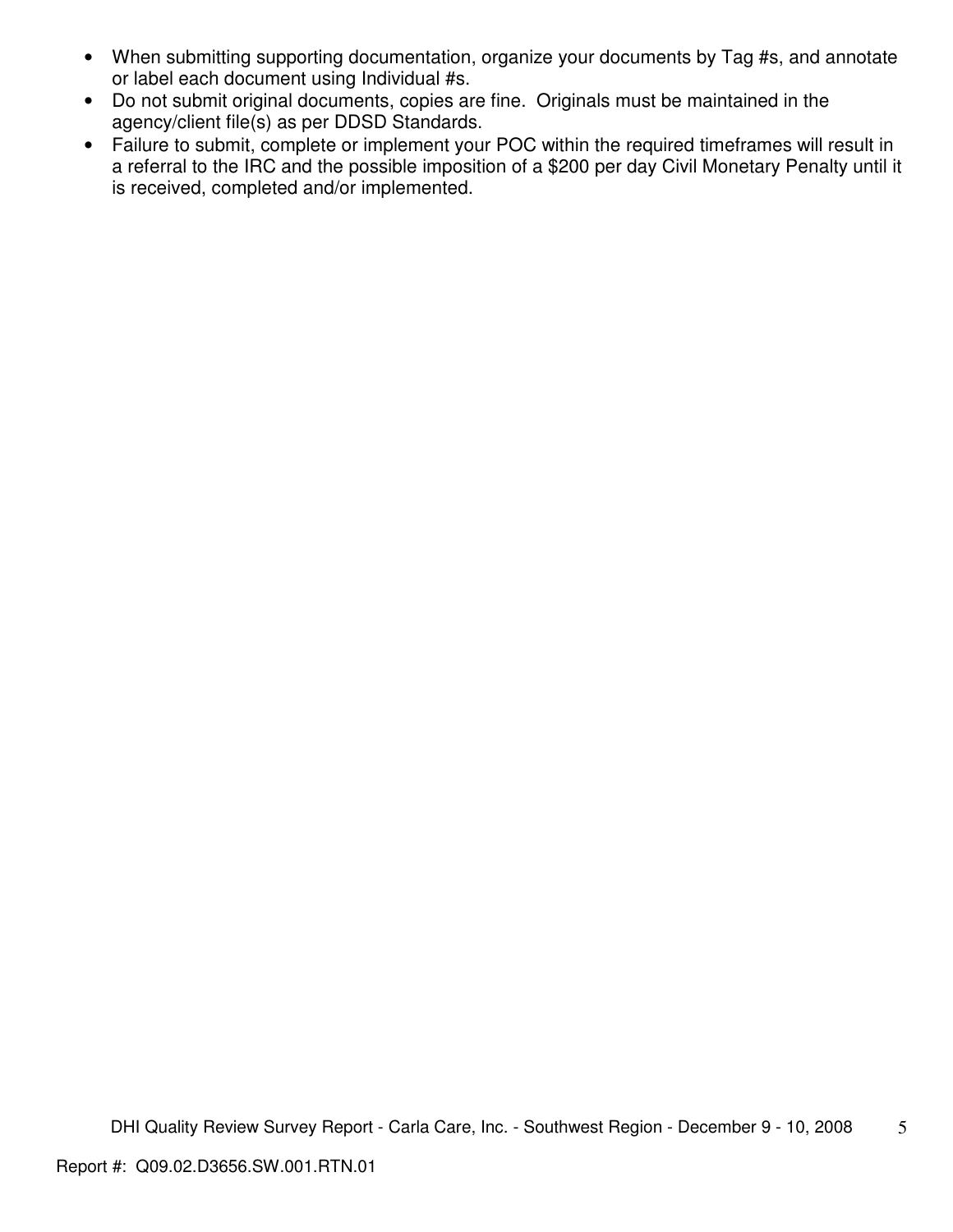# **QMB Scope and Severity Matrix of survey results**

Each deficiency in your Report of Findings is scored on a Scope and Severity Scale. The culmination of each deficiency's Scope and Severity is used to determine degree of compliance to standards and regulations and level of QMB Certification.

|                 |                  |                                                                |                                  | <b>SCOPE</b>                |                                               |
|-----------------|------------------|----------------------------------------------------------------|----------------------------------|-----------------------------|-----------------------------------------------|
|                 |                  |                                                                | <b>Isolated</b><br>$01\% - 15\%$ | <b>Pattern</b><br>16% - 79% | <b>Widespread</b><br>80% - 100%               |
|                 | High Impact      | Immediate<br>Jeopardy to<br>individual health<br>and or safety | J.                               | K.                          | L.                                            |
| <b>SEVERITY</b> |                  | <b>Actual harm</b>                                             | G.                               | Н.                          | I.                                            |
|                 |                  | No Actual Harm<br><b>Potential for more</b>                    | D.                               | Е.                          | $F.$ (3 or more)                              |
|                 | Medium<br>Impact | than minimal harm                                              | $D.$ (2 or less)                 |                             | <b>F.</b> (no conditions<br>of participation) |
|                 | Low<br>Impact    | No Actual Harm<br>Minimal potential<br>for harm.               | A.                               | Β.                          | C.                                            |

Scope and Severity Definitions:

#### Key to Scope scale:

#### Isolated:

A deficiency that is limited to 1% to 15% of the sample, usually impacting no more than one or two individuals in the sample.

#### Pattern:

A deficiency that impacts a number or group of individuals from 16% to 79% of the sample is defined as a pattern finding. Pattern findings suggest the need for system wide corrective actions.

# Widespread:

A deficiency that impacts most or all (80% to 100%) of the individuals in the sample is defined as widespread or pervasive. Widespread findings suggest the need for system wide corrective actions as well as the need to implement a Continuous Quality Improvement process to improve or build infrastructure. Widespread findings must be referred to the Internal Review Committee for review and possible actions or sanctions.

#### Key to Severity scale: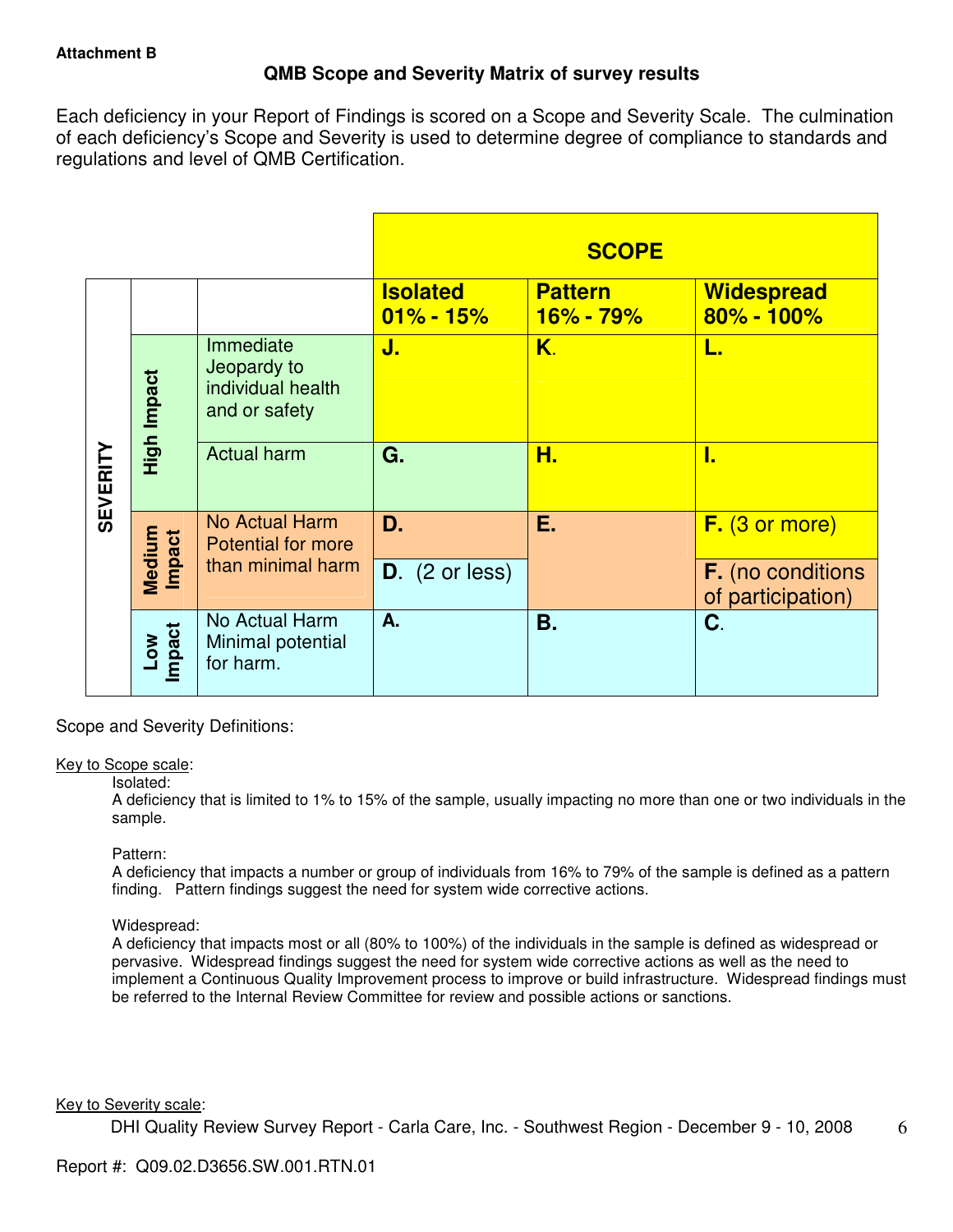Low Impact Severity: (Blue)

Low level findings have no or minimal potential for harm to an individual. Providers that have no findings above a "C" level may receive a "Quality" Certification approval rating from QMB.

Medium Impact Severity: (Tan)

Medium level findings have a potential for harm to an individual. Providers that have no findings above a "F" level and/or no more than two F level findings and no F level Conditions of Participation may receive a "Merit" Certification approval rating from QMB.

High Impact Severity: (Green or Yellow)

High level findings are when harm to an individual has occurred. Providers that have no findings above "I" level may only receive a "Standard" Approval rating from QMB and will be referred to the IRC.

High Impact Severity: (Yellow)

"J, K, and L" Level findings:

This is a finding of Immediate Jeopardy. If a provider is found to have "I" level findings or higher, with an outcome of Immediate Jeopardy, including repeat findings or Conditions of Participation they will be referred to the Internal Review Committee.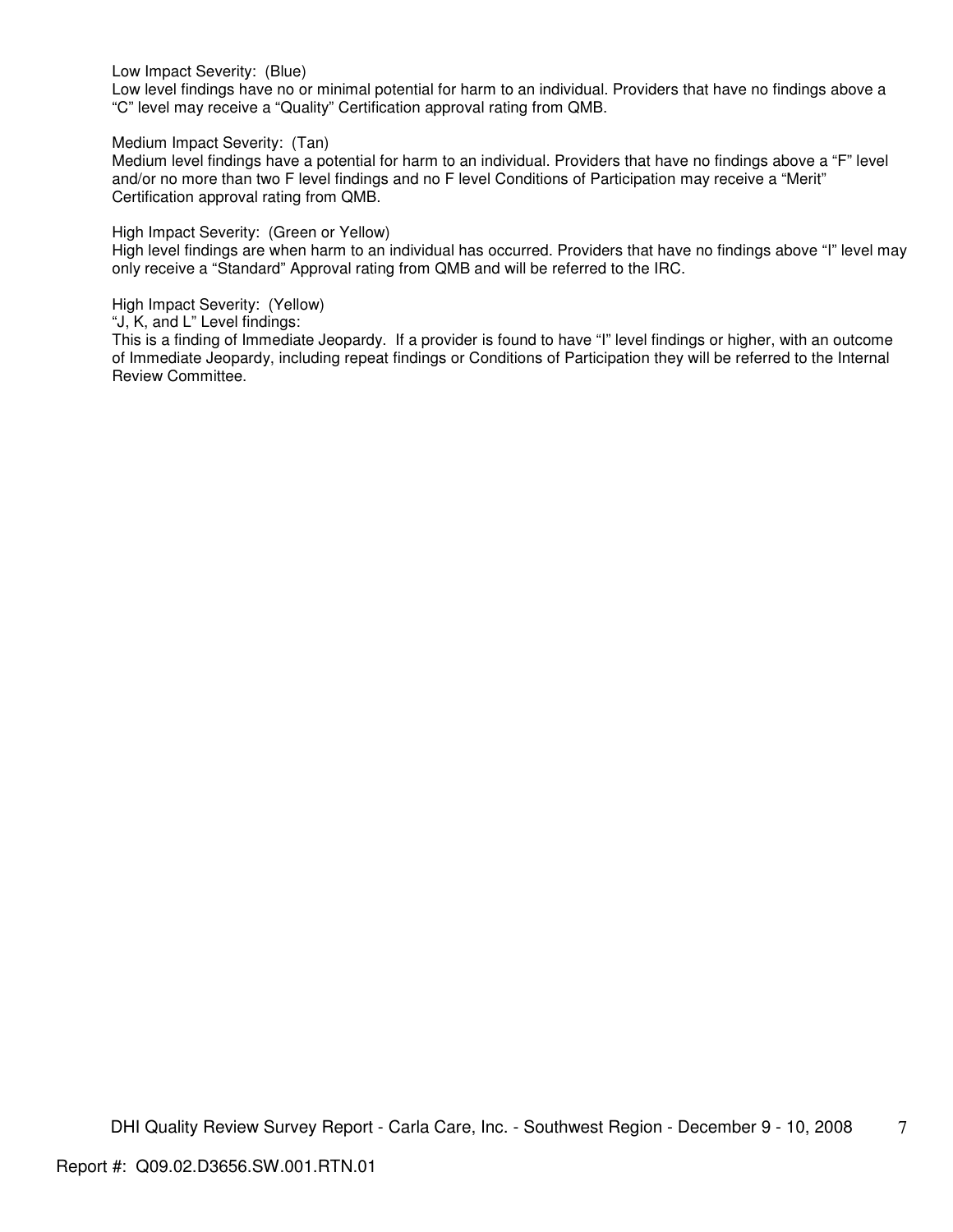# **Guidelines for the Provider Informal Reconsideration of Finding (IRF) Process**

# **Introduction:**

Throughout the process, surveyors are openly communicating with providers. Open communication means that surveyors have clarified issues and/or requested missing information before completing the review. Regardless, there may still be instances where the provider disagrees with a specific finding.

To informally dispute a finding the provider must request in writing an Informal Reconsideration of the Finding (IRF) to the QMB Deputy Bureau Chief **within 10 working days** of receipt of the final report.

The written request for an IRF must be completed on the **QMB Request for Informal Reconsideration of Finding Form** (available on the QMB website) and must specify in detail the request for reconsideration and why the finding is inaccurate. The **IRF request must include all supporting documentation or evidence that was not previously reviewed during the survey process.** 

## **The following limitations apply to the IRF process:**

- The request for an IRF and all supporting evidence must be received in 10 days.
- Findings based on evidence requested during the survey and not provided may not be subject to reconsideration.
- The supporting documentation must be new evidence not previously reviewed by the survey team.
- Providers must continue to complete their plan of correction during the IRF process
- Providers may not request an IRF to challenge the Scope and Severity of a finding.
- Providers may not request an IRF to challenge the sampling methodology.
- Providers may not request an IRF based on disagreement with the nature of the standard or regulation.
- Providers may not request an IRF to challenge the team composition
- Providers may not request an IRF to challenge the QMB Quality Approval Rating and the length of their DDSD provider contract.

## **A Provider forfeits the right to an IRF if the request is not made within 10 working days of receiving the report and does not include all supporting documentation or evidence to show compliance with the standards and regulations.**

QMB has 30 working days to complete the review and notify the provider of the decision. The request will be reviewed by the IRF committee. The Provider will be notified in writing of the ruling, no face to face meeting will be conducted.

When a Provider requests that a finding be reconsidered, it does not stop or delay the Plan of Correction process. **Providers must continue to complete the Plan of Correction, including the finding in dispute regardless of the IRF status.** If a finding is successfully reconsidered, it will be noted and will be removed or modified from the report. It should be noted that in some cases a Plan of Correction may be completed prior to the IRF process being completed. The provider will be notified in writing on the decisions of the IRF committee.

#### **Administrative Review Process:**

If a Provider desires to challenge the decision of the IRF committee they may request an Administrative Review by the DHI and DDSD Director. The Request must be made in writing to the QMB Bureau Chief and received within 5 days of notification from the IRF decision.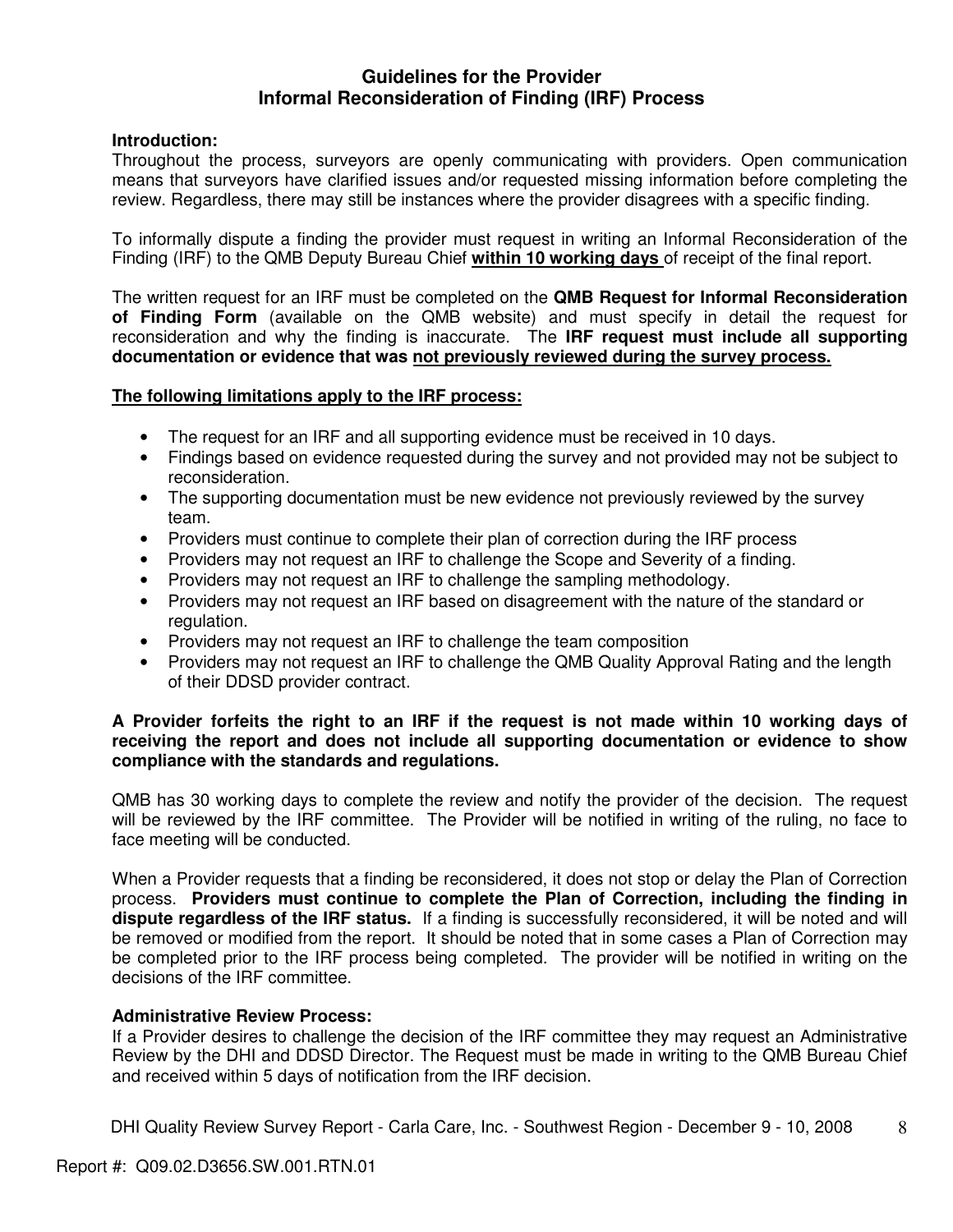# **Regarding IRC Sanctions:**

The Informal Reconsideration of the Finding process is a separate process specific to QMB Survey Findings and should not be confused with any process associated with IRC Sanctions.

If a Provider desires to Dispute or Appeal an IRC Sanction that is a separate and different process. Providers may choose the Informal Dispute Resolution Process or the Formal Medicaid Fair Hearing Process to dispute or appeal IRC sanctions, please refer to the DOH Sanction policy and section 39 of the provider contract agreement.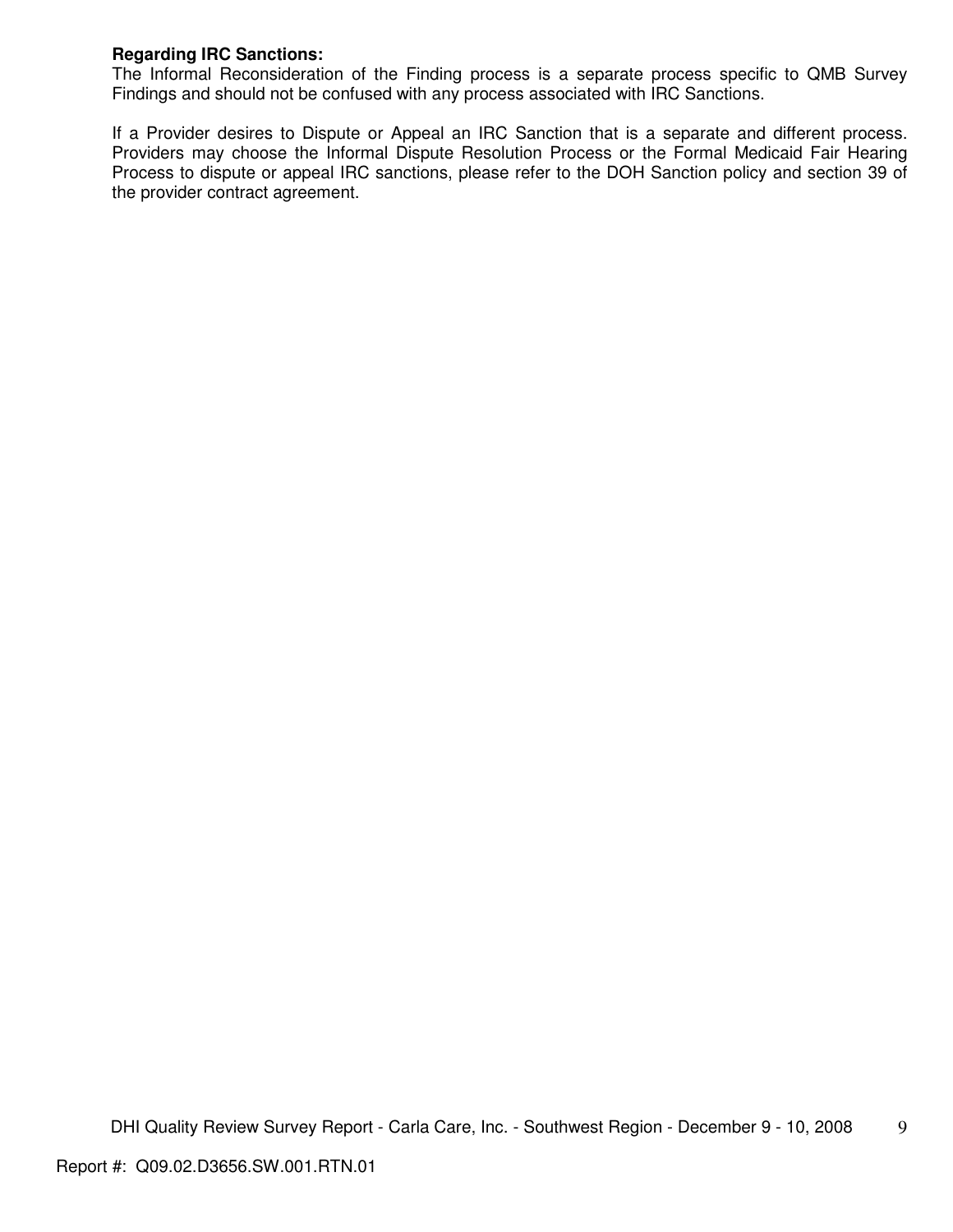| Agency:          | <b>Carla Care, Inc. - Southwest Region</b> |
|------------------|--------------------------------------------|
| Program:         | Developmental Disabilities Waiver          |
| Service:         | <b>Community Living (Supported Living)</b> |
| Monitoring Type: | Routine                                    |
| Date of Survey:  | December 9 - 10, 2008                      |

| <b>Statute</b>                                    | <b>Deficiency</b>                            | <b>Agency Plan of Correction and</b> | <b>Date Due</b> |
|---------------------------------------------------|----------------------------------------------|--------------------------------------|-----------------|
|                                                   |                                              | <b>Responsible Party</b>             |                 |
| Tag # 1A03 CQI System                             | <b>Scope and Severity Rating: C</b>          |                                      |                 |
| Developmental Disabilities (DD) Waiver Service    | Based on record review, the Agency failed to |                                      |                 |
| Standards effective 4/1/2007                      | update their Continuous Quality Management   |                                      |                 |
| <b>CHAPTER 1 I. PROVIDER AGENCY</b>               | System on an annual basis.                   |                                      |                 |
| <b>ENROLLMENT PROCESS</b>                         |                                              |                                      |                 |
| I. Continuous Quality Management System:          | Review of the Agency's Continuous Quality    |                                      |                 |
| Prior to approval or renewal of a DD Waiver       | Management Plan found no annual updates.     |                                      |                 |
| Provider Agreement, the Provider Agency is        | Document received during on-site visit       |                                      |                 |
| required to submit in writing the current         | (December 9 - 10, 2008) was not dated.       |                                      |                 |
| Continuous Quality Improvement Plan to the        |                                              |                                      |                 |
| DOH for approval. In addition, on an annual       |                                              |                                      |                 |
| basis DD Waiver Provider Agencies shall           |                                              |                                      |                 |
| develop or update and implement the               |                                              |                                      |                 |
| Continuous Quality Improvement Plan. The CQI      |                                              |                                      |                 |
| Plan shall be used to 1) discover strengths and   |                                              |                                      |                 |
| challenges of the provider agency, as well as     |                                              |                                      |                 |
| strengths, and barriers individuals experience in |                                              |                                      |                 |
| receiving the quality, quantity, and              |                                              |                                      |                 |
| meaningfulness of services that he or she         |                                              |                                      |                 |
| desires; 2) build on strengths and remediate      |                                              |                                      |                 |
| individual and provider level issues to improve   |                                              |                                      |                 |
| the provider's service provision over time. At a  |                                              |                                      |                 |
| minimum the CQI Plan shall address how the        |                                              |                                      |                 |
| agency will collect, analyze, act on data and     |                                              |                                      |                 |
| evaluate results related to:                      |                                              |                                      |                 |
| Individual access to needed services and<br>(1)   |                                              |                                      |                 |
| supports;                                         |                                              |                                      |                 |
| Effectiveness and timeliness of<br>(2)            |                                              |                                      |                 |
| implementation of Individualized Service          |                                              |                                      |                 |
| Plans;                                            |                                              |                                      |                 |
| Trends in achievement of individual<br>(3)        |                                              |                                      |                 |
| outcomes in the Individual Service Plans;         |                                              |                                      |                 |
| Trends in medication and medical incidents<br>(4) |                                              |                                      |                 |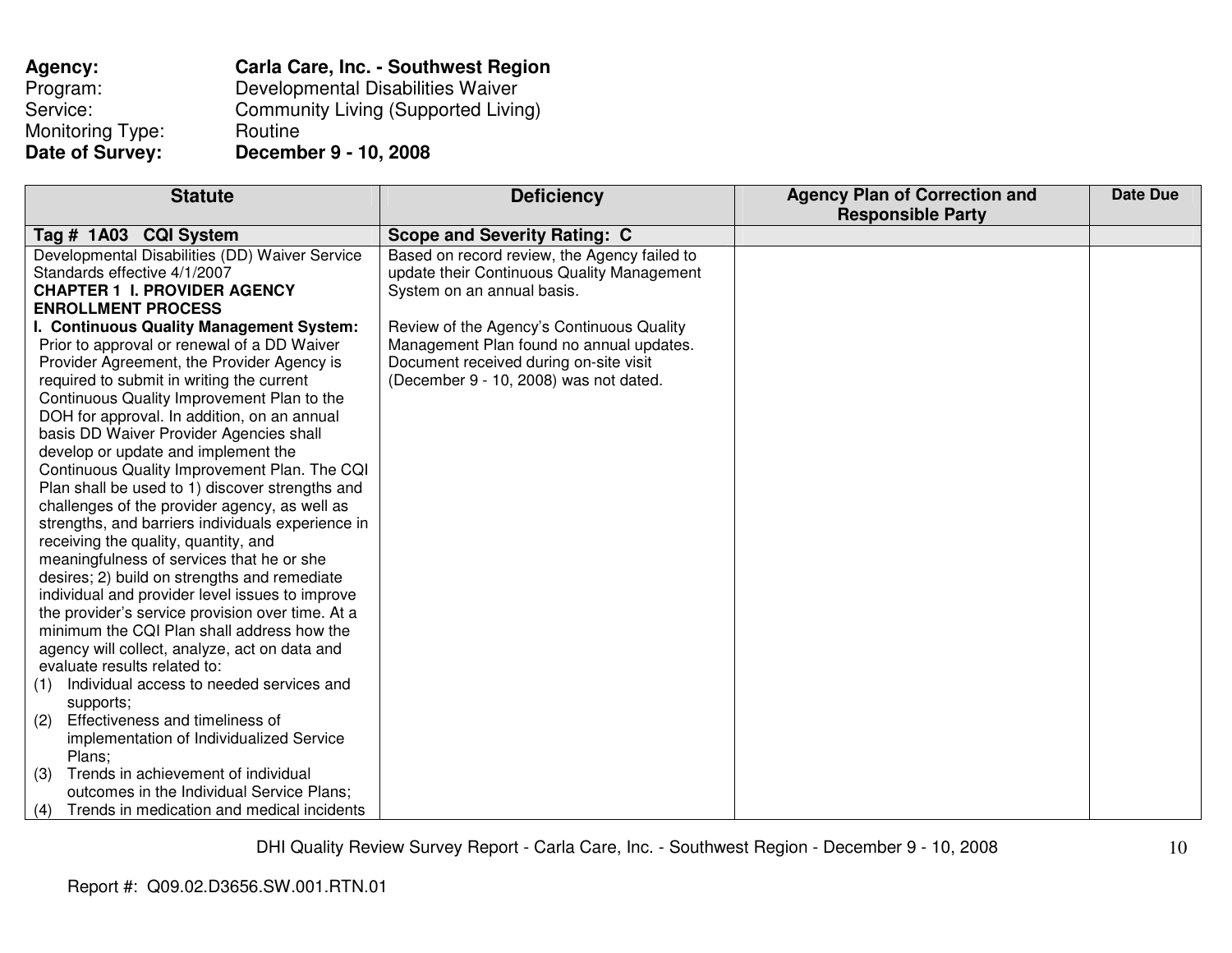| leading to adverse health events;                                                         |  |  |
|-------------------------------------------------------------------------------------------|--|--|
| (5) Trends in the adequacy of planning and<br>coordination of healthcare supports at both |  |  |
|                                                                                           |  |  |
|                                                                                           |  |  |
| supervisory and direct support levels;<br>(6) Quality and completeness documentation;     |  |  |
| and                                                                                       |  |  |
|                                                                                           |  |  |
| (7) Trends in individual and guardian                                                     |  |  |
| satisfaction.                                                                             |  |  |
|                                                                                           |  |  |
|                                                                                           |  |  |
|                                                                                           |  |  |
|                                                                                           |  |  |
|                                                                                           |  |  |
|                                                                                           |  |  |
|                                                                                           |  |  |
|                                                                                           |  |  |
|                                                                                           |  |  |
|                                                                                           |  |  |
|                                                                                           |  |  |
|                                                                                           |  |  |
|                                                                                           |  |  |
|                                                                                           |  |  |
|                                                                                           |  |  |
|                                                                                           |  |  |
|                                                                                           |  |  |
|                                                                                           |  |  |
|                                                                                           |  |  |
|                                                                                           |  |  |
|                                                                                           |  |  |
|                                                                                           |  |  |
|                                                                                           |  |  |
|                                                                                           |  |  |
|                                                                                           |  |  |
|                                                                                           |  |  |
|                                                                                           |  |  |
|                                                                                           |  |  |
|                                                                                           |  |  |
|                                                                                           |  |  |
|                                                                                           |  |  |
|                                                                                           |  |  |
|                                                                                           |  |  |
|                                                                                           |  |  |
|                                                                                           |  |  |
|                                                                                           |  |  |
|                                                                                           |  |  |
|                                                                                           |  |  |
|                                                                                           |  |  |
|                                                                                           |  |  |
|                                                                                           |  |  |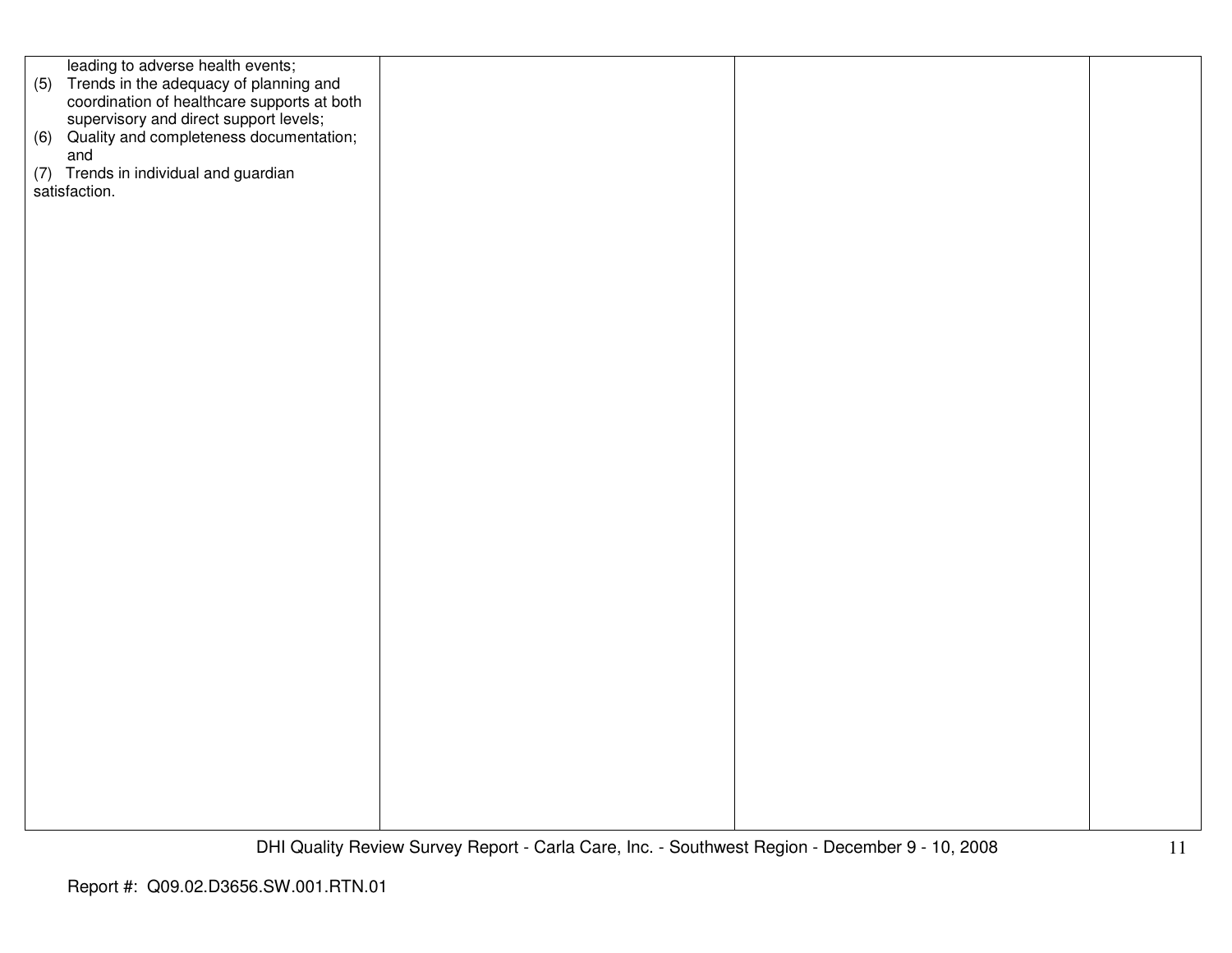| Tag # 1A05 (CoP) General Requirements             | <b>Scope and Severity Rating: F</b>                |  |
|---------------------------------------------------|----------------------------------------------------|--|
| Developmental Disabilities (DD) Waiver Service    | Based on record review and interview, the          |  |
| Standards effective 4/1/2007                      | Agency failed to develop and implement written     |  |
| <b>CHAPTER 1 II. PROVIDER AGENCY</b>              | policies and procedures to protect the             |  |
| <b>REQUIREMENTS:</b> The objective of these       | physical/mental health of individuals that         |  |
| standards is to establish Provider Agency policy, | complies with all DDSD policies and procedures.    |  |
| procedure and reporting requirements for DD       | Per DDSD Medication Assessment & Delivery          |  |
| Medicaid Waiver program. These requirements       | Policy prior to self-administration, self-         |  |
| apply to all such Provider Agency staff, whether  | administration with physical assist or assisting   |  |
| directly employed or subcontracting with the      | with delivery of PRN medications, the direct       |  |
| Provider Agency. Additional Provider Agency       | support staff must contact the agency nurse to     |  |
| requirements and personnel qualifications may     | describe observed symptoms and thus assure         |  |
| be applicable for specific service standards.     | that the PRN medication is being used according    |  |
| <b>General Requirements:</b><br>А.                | to instructions given by the ordering PCP.         |  |
| The Provider Agency is required to develop<br>(2) |                                                    |  |
| and implement written policies and                | Review of the Agency Policy & Procedures (3.3)     |  |
| procedures that maintain and protect the          | Medications & 3.4 Procedure - Assisting with       |  |
| physical and mental health of individuals         | Medication) found no evidence of addressing        |  |
| and which comply with all DDSD policies           | PRN medications.                                   |  |
| and procedures and all relevant New               |                                                    |  |
| Mexico State statutes, rules and standards.       | When DSP were asked what steps are to be           |  |
| These policies and procedures shall be            | taken before assisting an individual with PRN      |  |
| reviewed at least every three years and           | medication the following was reported:             |  |
| updated as needed.                                |                                                    |  |
|                                                   | • DSP #44 stated, "Go through mom to get           |  |
| <b>Department of Health Developmental</b>         | approval. We may write it in staff notes.          |  |
| <b>Disabilities Supports Division (DDSD)</b>      | Mom will call back in 30 minutes, if ok then       |  |
| Policy Number: M-001 Policy Title:                | no more meds."                                     |  |
| Medication Assessment and Delivery Policy Eff     |                                                    |  |
| Date: November 1, 2006                            | When the Agency Owners/Directors (#45 & 46)        |  |
| F. PRN Medication                                 | were asked, if the Agency nurse is called prior to |  |
| 1. PRN medications may be self-administered       | DSP assisting the individual with PRN              |  |
| by individuals receiving Independent Living       | medications the following was reported:            |  |
| services.                                         | • #45 stated, "I've always given the OK, I         |  |
|                                                   | didn't know"                                       |  |
| 2. PCP orders for PRN medications in all other    |                                                    |  |
| living settings shall clearly indicate the        |                                                    |  |
| circumstances in which they are to be used, the   |                                                    |  |
| number of doses that may be given in a 24-hour    |                                                    |  |
| period and indicate under what circumstances      |                                                    |  |
| the PCP is to be notified.                        |                                                    |  |
| 3. Prior to self-administration, self-            |                                                    |  |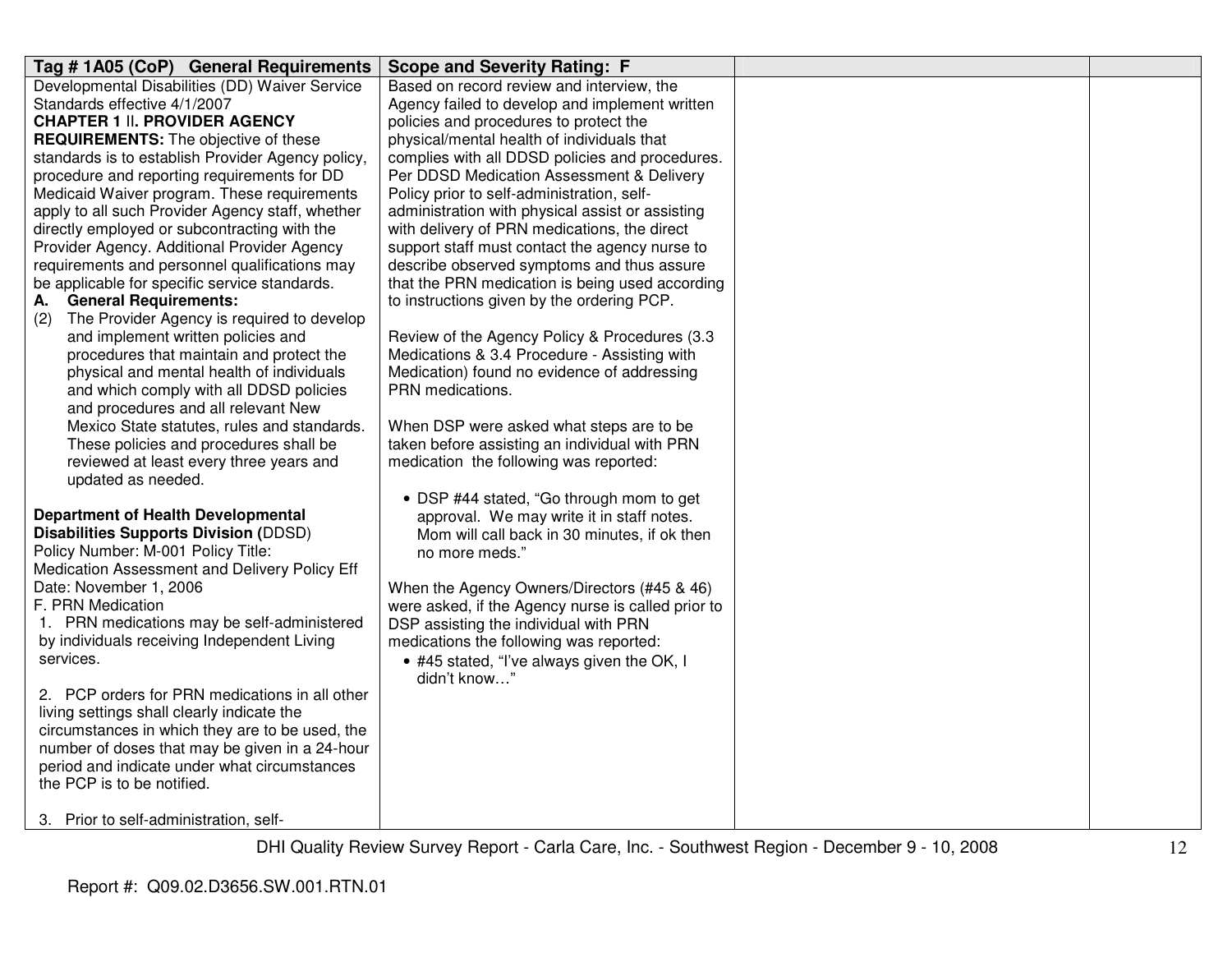| administration with physical assist or assisting  |  |  |
|---------------------------------------------------|--|--|
| with delivery of PRN medications, the direct      |  |  |
| support staff must contact the agency nurse to    |  |  |
| describe observed symptoms and thus assure        |  |  |
| that the PRN medication is being used             |  |  |
| according to instructions given by the ordering   |  |  |
| PCP. In cases of fever, respiratory distress      |  |  |
| (including coughing), severe pain, vomiting,      |  |  |
| diarrhea, change in responsiveness/level of       |  |  |
| consciousness, the nurse must strongly            |  |  |
| consider the need to conduct a face-to-face       |  |  |
| assessment to assure that the PRN does not        |  |  |
| mask a condition better treated by seeking        |  |  |
| medical attention. This does not apply to home    |  |  |
| based/family living settings where the provider   |  |  |
| is related by affinity or by consanguinity to the |  |  |
| individual.                                       |  |  |
|                                                   |  |  |
| 4. The agency nurse shall review the utilization  |  |  |
| of PRN medications routinely. Frequent or         |  |  |
| escalating use of PRN medications must be         |  |  |
| reported to the PCP and discussed by the          |  |  |
| Interdisciplinary for changes to the overall      |  |  |
| support plan (see Section H of this policy).      |  |  |
|                                                   |  |  |
|                                                   |  |  |
|                                                   |  |  |
|                                                   |  |  |
|                                                   |  |  |
|                                                   |  |  |
|                                                   |  |  |
|                                                   |  |  |
|                                                   |  |  |
|                                                   |  |  |
|                                                   |  |  |
|                                                   |  |  |
|                                                   |  |  |
|                                                   |  |  |
|                                                   |  |  |
|                                                   |  |  |
|                                                   |  |  |
|                                                   |  |  |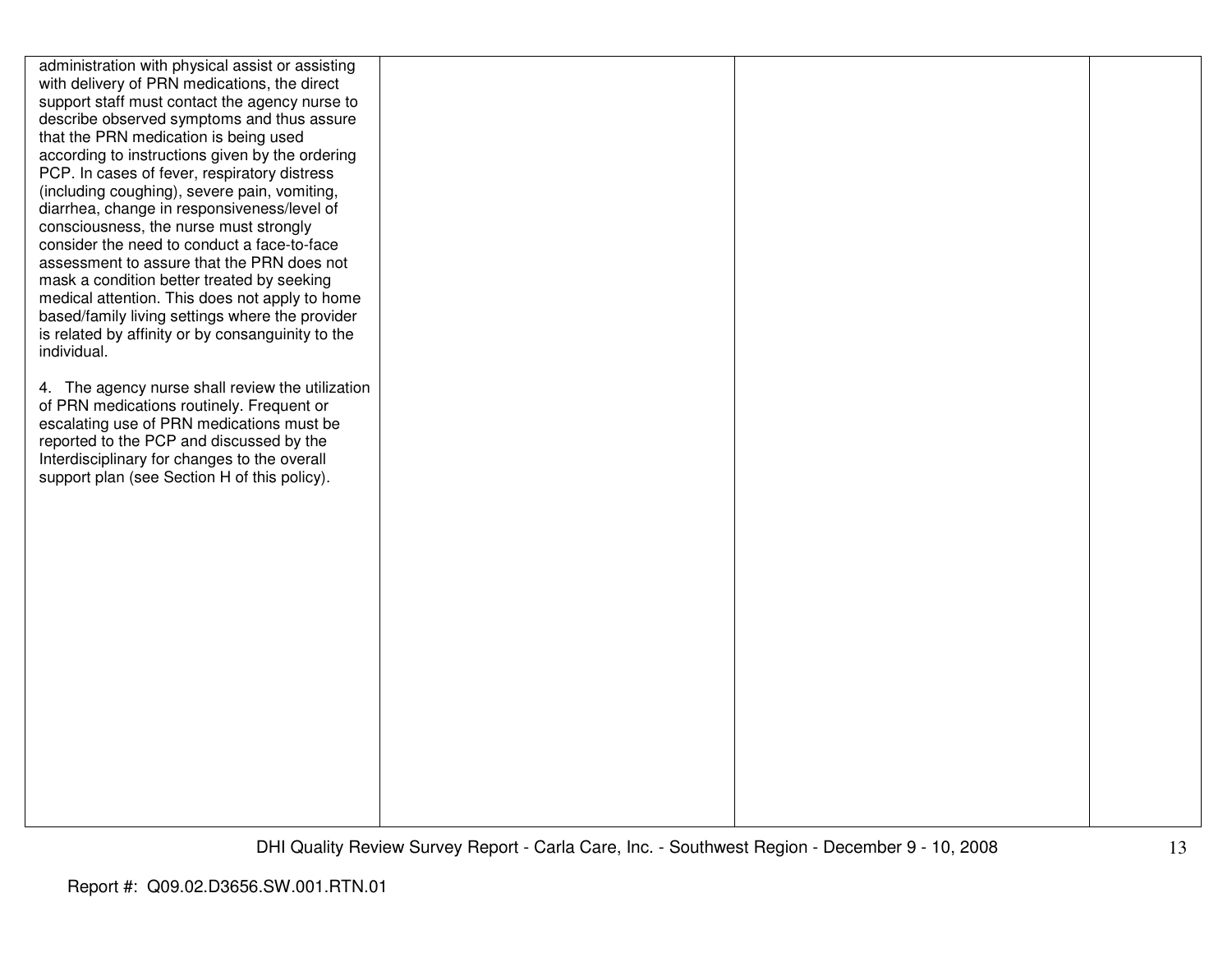| Tag #1A09 Medication Delivery (MAR)                                                       | <b>Scope and Severity Rating: F</b>                |  |
|-------------------------------------------------------------------------------------------|----------------------------------------------------|--|
| Developmental Disabilities (DD) Waiver Service                                            | Medication Administration Records (MAR) were       |  |
| Standards effective 4/1/2007                                                              | reviewed for the months of August, September,      |  |
| <b>CHAPTER 1 II. PROVIDER AGENCY</b>                                                      | October and December (on-site) 2008.               |  |
| <b>REQUIREMENTS:</b> The objective of these                                               |                                                    |  |
| standards is to establish Provider Agency policy,                                         | Based on record review, 1 of 1 individual had      |  |
| procedure and reporting requirements for DD                                               | Medication Administration Records, which           |  |
| Medicaid Waiver program. These requirements                                               | contained missing medications entries and/or       |  |
| apply to all such Provider Agency staff, whether                                          | other errors:                                      |  |
| directly employed or subcontracting with the                                              |                                                    |  |
| Provider Agency. Additional Provider Agency                                               | Individual #1                                      |  |
| requirements and personnel qualifications may                                             | August 2008                                        |  |
| be applicable for specific service standards.                                             | MAR documentation did not contain the form         |  |
| Ε.<br><b>Medication Delivery: Provider Agencies</b>                                       | (i.e. liquid, tablet, capsule, etc.) of medication |  |
| that provide Community Living, Community                                                  | to be taken and the purpose of medications:        |  |
| Inclusion or Private Duty Nursing services shall                                          |                                                    |  |
| have written policies and procedures regarding                                            | • Seroquel 200mg (1 time daily)                    |  |
| medication(s) delivery and tracking and reporting                                         | • Fluvoxamine 200mg (1 time daily)                 |  |
| of medication errors in accordance with DDSD                                              | • Simvastatin 20mg (1 time daily)                  |  |
| Medication Assessment and Delivery Policy and                                             | • Prilosec 20mg (1 time daily)                     |  |
| Procedures, the Board of Nursing Rules and                                                | • Strattera 40 mg (1 time daily)                   |  |
| Board of Pharmacy standards and regulations.                                              |                                                    |  |
|                                                                                           | September 2008                                     |  |
| When required by the DDSD Medication<br>(2)<br>Assessment and Delivery Policy, Medication | MAR documentation did not contain the form         |  |
| Administration Records (MAR) shall be                                                     | (i.e. liquid, tablet, capsule, etc.) of medication |  |
| maintained and include:                                                                   | to be taken and the purpose of medications:        |  |
| (a) The name of the individual, a transcription                                           |                                                    |  |
| of the physician's written or licensed                                                    | • Fluvoxamine 200mg (1 time daily)                 |  |
| health care provider's prescription                                                       | • Seroquel 200mg (1 time daily)                    |  |
| including the brand and generic name of                                                   | • Propranolol 40mg (1 time daily)                  |  |
| the medication, diagnosis for which the                                                   | • Prilosec 20mg (1 time daily)                     |  |
| medication is prescribed;                                                                 | • Strattera 40 mg (1 time daily)                   |  |
| (b) Prescribed dosage, frequency and                                                      |                                                    |  |
| method/route of administration, times and                                                 | October 2008                                       |  |
| dates of administration;                                                                  | MAR documentation did not contain the form         |  |
| Initials of the individual administering or<br>(C)                                        | (i.e. liquid, tablet, capsule, etc.) of medication |  |
| assisting with the medication;                                                            | to be taken and the purpose of medications:        |  |
| (d) Explanation of any medication irregularity;                                           |                                                    |  |
| Documentation of any allergic reaction or<br>(e)                                          | • Fluvoxamine 200mg (1 time daily)                 |  |
| adverse medication effect; and                                                            | • Seroquel 100mg (1 time daily)                    |  |
| For PRN medication, an explanation for<br>(f)                                             | • Temazepam 15mg (1 time daily)                    |  |
| the use of the PRN medication shall                                                       | • Propranolol 40mg (2 times daily)                 |  |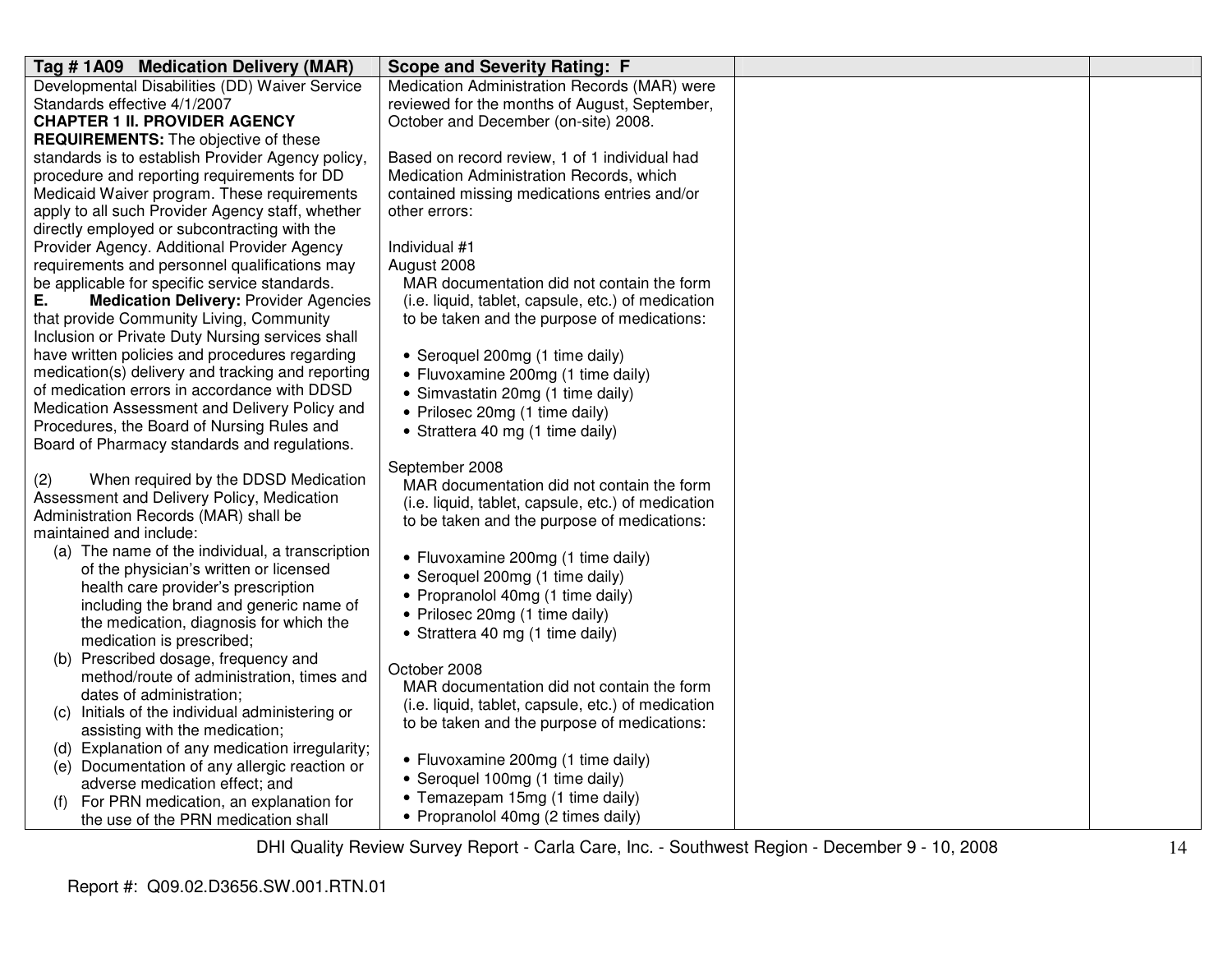| include observable signs/symptoms or<br>circumstances in which the medication is<br>to be used, and documentation of<br>effectiveness of PRN medication<br>administered.<br>(3) The Provider Agency shall also maintain a<br>signature page that designates the full<br>name that corresponds to each initial used<br>to document administered or assisted<br>delivery of each dose;<br>MARs are not required for individuals<br>(4)<br>participating in Independent Living who self-<br>administer their own medications;<br>Information from the prescribing pharmacy<br>(5)<br>regarding medications shall be kept in the<br>home and community inclusion service<br>locations and shall include the expected<br>desired outcomes of administrating the<br>medication, signs and symptoms of adverse<br>events and interactions with other<br>medications; | • Seroquel 200mg (1 time daily)<br>• Simvastatin 20mg (1 time daily)<br>• Invega ER 3mg (1 time daily)<br>• Invega ER 9mg (1 time daily)<br>• Prilosec 20mg (1 time daily)<br>• Strattera 40 mg (1 time daily)<br>December 2008<br>MAR documentation did not contain the form<br>(i.e. liquid, tablet, capsule, etc.) of medication<br>to be taken and the purpose of medications:<br>• Propranolol 60mg (2 times daily)<br>• Sertraline 100mg (1 time daily)<br>• Risperidone .5mg (3 times daily)<br>• Simvastatin 10mg (1 time daily)<br>• Rozerem 8mg (1 time daily)<br>• Prilosec 20mg (1 time daily) |  |
|---------------------------------------------------------------------------------------------------------------------------------------------------------------------------------------------------------------------------------------------------------------------------------------------------------------------------------------------------------------------------------------------------------------------------------------------------------------------------------------------------------------------------------------------------------------------------------------------------------------------------------------------------------------------------------------------------------------------------------------------------------------------------------------------------------------------------------------------------------------|------------------------------------------------------------------------------------------------------------------------------------------------------------------------------------------------------------------------------------------------------------------------------------------------------------------------------------------------------------------------------------------------------------------------------------------------------------------------------------------------------------------------------------------------------------------------------------------------------------|--|
| NMAC 16.19.11.8 MINIMUM STANDARDS:                                                                                                                                                                                                                                                                                                                                                                                                                                                                                                                                                                                                                                                                                                                                                                                                                            |                                                                                                                                                                                                                                                                                                                                                                                                                                                                                                                                                                                                            |  |
| A. MINIMUM STANDARDS FOR THE<br>DISTRIBUTION, STORAGE, HANDLING AND<br>RECORD KEEPING OF DRUGS:                                                                                                                                                                                                                                                                                                                                                                                                                                                                                                                                                                                                                                                                                                                                                               |                                                                                                                                                                                                                                                                                                                                                                                                                                                                                                                                                                                                            |  |
| (d) The facility shall have a Medication<br>Administration Record (MAR) documenting<br>medication administered to residents, including<br>over-the-counter medications. This<br>documentation shall include:<br>Name of resident;<br>(i)<br>Date given;<br>(ii)<br>(iii)<br>Drug product name;<br>Dosage and form;<br>(iv)<br>Strength of drug;<br>(v)<br>Route of administration;<br>(vi)<br>(vii) How often medication is to be taken;<br>(viii) Time taken and staff initials;<br>Dates when the medication is<br>(ix)<br>discontinued or changed;<br>The name and initials of all staff<br>(x)                                                                                                                                                                                                                                                            |                                                                                                                                                                                                                                                                                                                                                                                                                                                                                                                                                                                                            |  |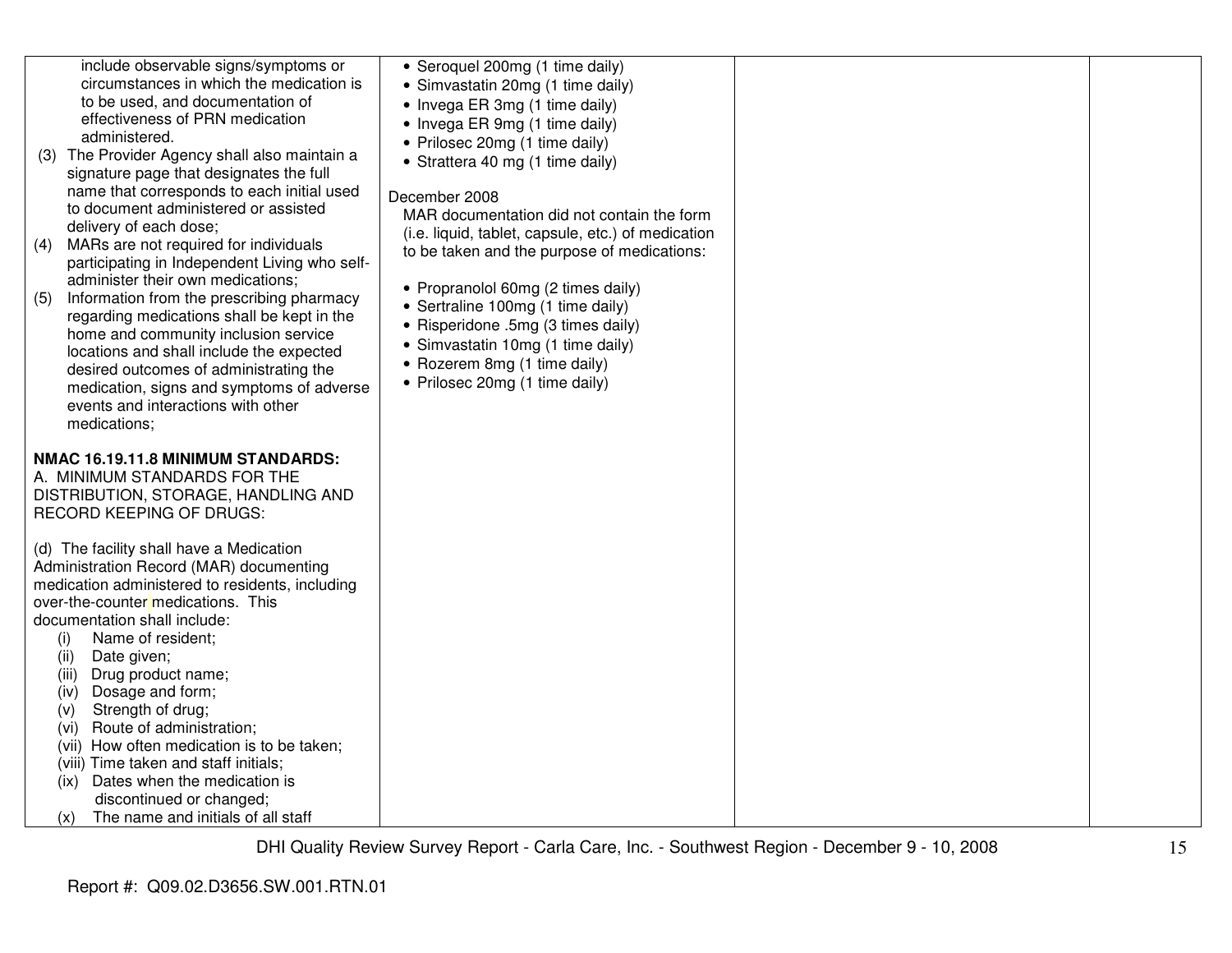| administering medications.                                        |  |  |
|-------------------------------------------------------------------|--|--|
|                                                                   |  |  |
| <b>Model Custodial Procedure Manual</b>                           |  |  |
|                                                                   |  |  |
| <b>D. Administration of Drugs</b>                                 |  |  |
| Unless otherwise stated by practitioner, patients                 |  |  |
|                                                                   |  |  |
| will not be allowed to administer their own                       |  |  |
| medications.                                                      |  |  |
|                                                                   |  |  |
| Document the practitioner's order authorizing the                 |  |  |
| self-administration of medications.                               |  |  |
|                                                                   |  |  |
|                                                                   |  |  |
| All PRN (As needed) medications shall have                        |  |  |
| complete detail instructions regarding the                        |  |  |
|                                                                   |  |  |
| administering of the medication. This shall                       |  |  |
| include:                                                          |  |  |
| $\triangleright$ symptoms that indicate the use of the            |  |  |
|                                                                   |  |  |
| medication,                                                       |  |  |
| $\triangleright$ exact dosage to be used, and                     |  |  |
| the exact amount to be used in a 24 hour<br>$\blacktriangleright$ |  |  |
|                                                                   |  |  |
| period.                                                           |  |  |
|                                                                   |  |  |
|                                                                   |  |  |
|                                                                   |  |  |
|                                                                   |  |  |
|                                                                   |  |  |
|                                                                   |  |  |
|                                                                   |  |  |
|                                                                   |  |  |
|                                                                   |  |  |
|                                                                   |  |  |
|                                                                   |  |  |
|                                                                   |  |  |
|                                                                   |  |  |
|                                                                   |  |  |
|                                                                   |  |  |
|                                                                   |  |  |
|                                                                   |  |  |
|                                                                   |  |  |
|                                                                   |  |  |
|                                                                   |  |  |
|                                                                   |  |  |
|                                                                   |  |  |
|                                                                   |  |  |
|                                                                   |  |  |
|                                                                   |  |  |
|                                                                   |  |  |
|                                                                   |  |  |
|                                                                   |  |  |
|                                                                   |  |  |
|                                                                   |  |  |
|                                                                   |  |  |
|                                                                   |  |  |
|                                                                   |  |  |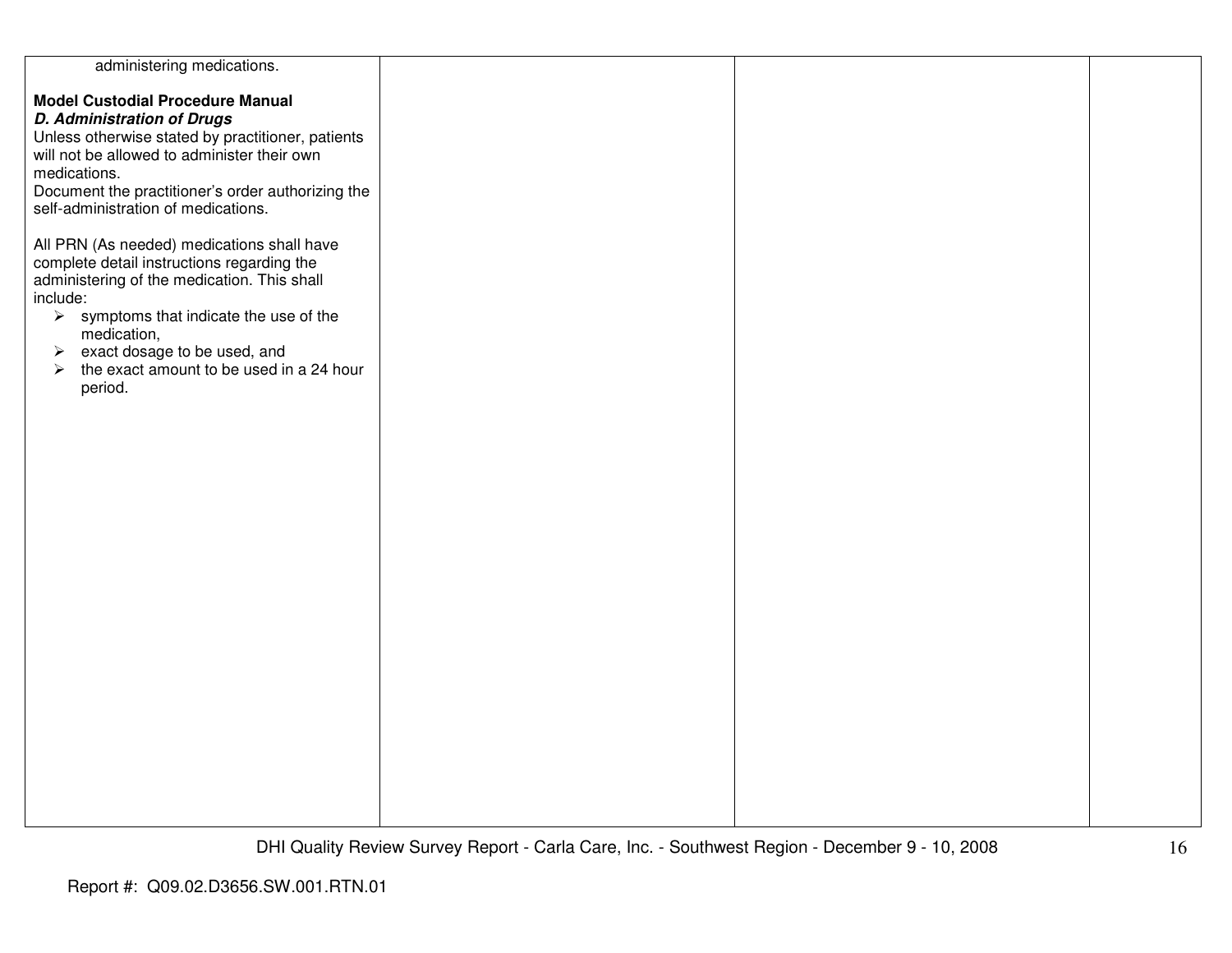| Tag #1A09 Medication Delivery - PRN                                                          | <b>Scope and Severity Rating: F</b>                                                          |  |
|----------------------------------------------------------------------------------------------|----------------------------------------------------------------------------------------------|--|
| Developmental Disabilities (DD) Waiver Service                                               | Based on record review, the Agency failed to                                                 |  |
| Standards effective 4/1/2007                                                                 | maintain Medication Administration Records,                                                  |  |
| <b>CHAPTER 1 II. PROVIDER AGENCY</b>                                                         | which included an explanation for the use of the                                             |  |
| <b>REQUIREMENTS:</b> The objective of these                                                  | PRN medication including observable                                                          |  |
| standards is to establish Provider Agency policy,                                            | signs/symptoms or circumstances in which the                                                 |  |
| procedure and reporting requirements for DD                                                  | medication is to be used, and documentation of                                               |  |
| Medicaid Waiver program. These requirements                                                  | effectiveness for 1 of 1 individuals:                                                        |  |
| apply to all such Provider Agency staff, whether                                             |                                                                                              |  |
| directly employed or subcontracting with the                                                 | Individual #1                                                                                |  |
| Provider Agency. Additional Provider Agency                                                  | August 2008                                                                                  |  |
| requirements and personnel qualifications may                                                | MAR documentation did not contain the                                                        |  |
| be applicable for specific service standards.<br>Е.                                          | following: the symptoms that indicate the use                                                |  |
| <b>Medication Delivery: Provider Agencies</b>                                                | of the medication; the exact amount to be                                                    |  |
| that provide Community Living, Community<br>Inclusion or Private Duty Nursing services shall | used in a 24-hour period; documentation of the<br>verbal authorization from the Agency nurse |  |
| have written policies and procedures regarding                                               | prior to each administration/assistance of PRN                                               |  |
| medication(s) delivery and tracking and reporting                                            | medication and documentation describing the                                                  |  |
| of medication errors in accordance with DDSD                                                 | effects of the PRN medication.                                                               |  |
| Medication Assessment and Delivery Policy and                                                |                                                                                              |  |
| Procedures, the Board of Nursing Rules and                                                   | September 2008                                                                               |  |
| Board of Pharmacy standards and regulations.                                                 | MAR documentation did not contain the                                                        |  |
|                                                                                              | following: the symptoms that indicate the use                                                |  |
| (f) For PRN medication, an explanation for                                                   | of the medication; the exact amount to be                                                    |  |
| the use of the PRN medication shall                                                          | used in a 24-hour period; documentation of the                                               |  |
| include observable signs/symptoms or                                                         | verbal authorization from the Agency nurse                                                   |  |
| circumstances in which the medication is                                                     | prior to each administration/assistance of PRN                                               |  |
| to be used, and documentation of                                                             | medication and documentation describing the                                                  |  |
| effectiveness of PRN medication                                                              | effects of the PRN medication.                                                               |  |
| administered.                                                                                |                                                                                              |  |
|                                                                                              | October 2008                                                                                 |  |
|                                                                                              | MAR documentation did not contain the                                                        |  |
| NMAC 16.19.11.8 MINIMUM STANDARDS:                                                           | following: the symptoms that indicate the use                                                |  |
| A. MINIMUM STANDARDS FOR THE                                                                 | of the medication; the exact amount to be                                                    |  |
| DISTRIBUTION, STORAGE, HANDLING AND                                                          | used in a 24-hour period; documentation of the                                               |  |
| <b>RECORD KEEPING OF DRUGS:</b>                                                              | verbal authorization from the Agency nurse                                                   |  |
|                                                                                              | prior to each administration/assistance of PRN                                               |  |
| (d) The facility shall have a Medication                                                     | medication and documentation describing the                                                  |  |
| Administration Record (MAR) documenting                                                      | effects of the PRN medication.                                                               |  |
| medication administered to residents, including                                              |                                                                                              |  |
| over-the-counter medications. This                                                           | No written documentation of Agency Nurse                                                     |  |
| documentation shall include:                                                                 | approval noted prior to the assistance and/or                                                |  |
| Name of resident;<br>(i)                                                                     | administration of the PRN medication for the                                                 |  |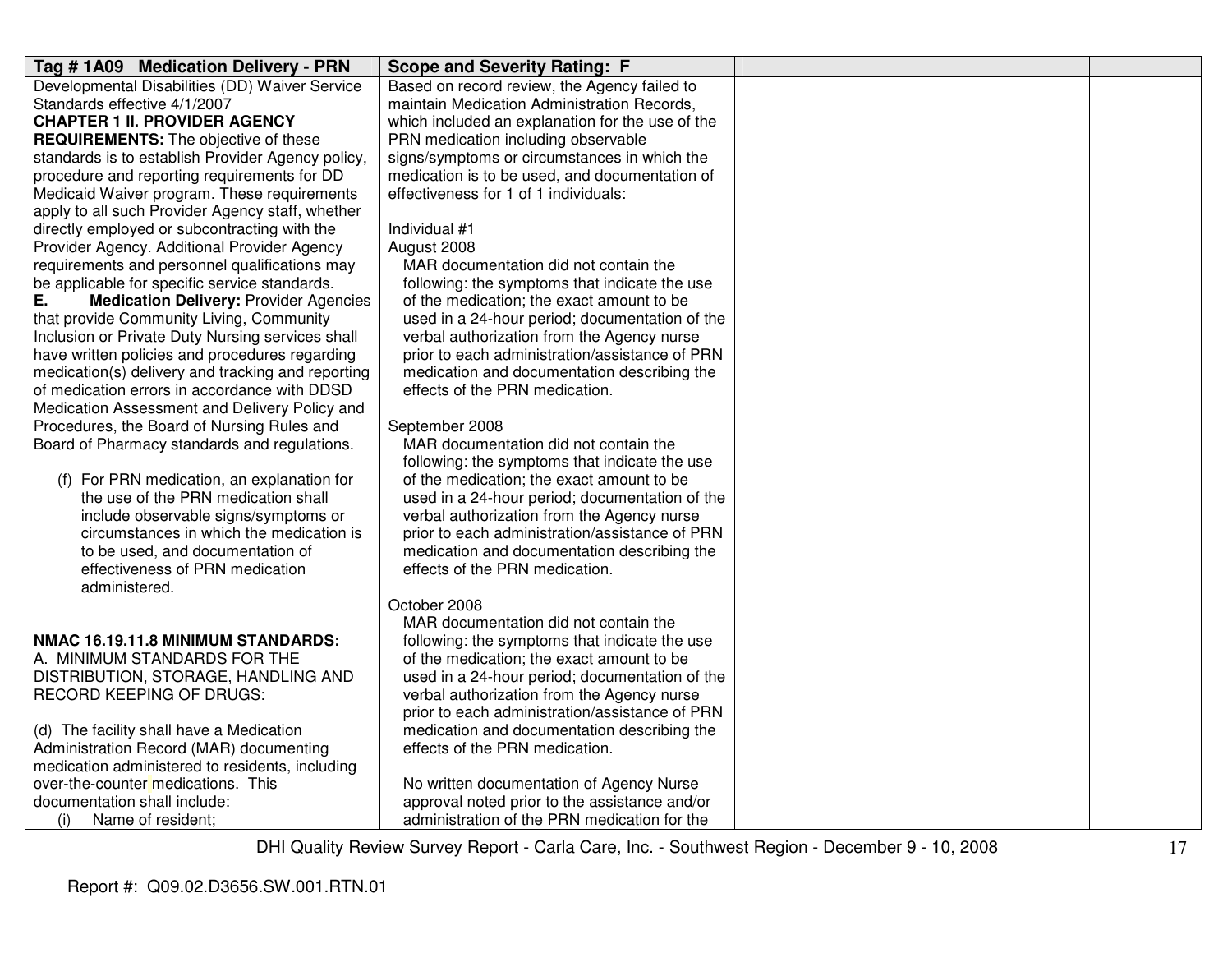| Date given;<br>(ii)                                    | following:                                     |  |
|--------------------------------------------------------|------------------------------------------------|--|
| Drug product name;<br>(iii)                            |                                                |  |
| Dosage and form;<br>(iv)                               | • Promethazine 25mg - PRN - 10/23/2008.        |  |
| Strength of drug;<br>(V)                               |                                                |  |
| (vi) Route of administration;                          | • Tylenol 325mg - PRN - 10/10/2008.            |  |
| (vii) How often medication is to be taken;             |                                                |  |
| (viii) Time taken and staff initials;                  | No symptoms and effectiveness noted for the    |  |
| (ix) Dates when the medication is                      | following PRN medication:                      |  |
| discontinued or changed;                               |                                                |  |
| The name and initials of all staff<br>(x)              | • Promethazine 25mg - PRN - 10/23/2008.        |  |
| administering medications.                             |                                                |  |
|                                                        | • Tylenol 325mg - PRN - 10/10/2008.            |  |
| <b>Model Custodial Procedure Manual</b>                |                                                |  |
| <b>D. Administration of Drugs</b>                      | December 2008                                  |  |
| Unless otherwise stated by practitioner, patients      | MAR documentation did not contain the          |  |
| will not be allowed to administer their own            | following: the symptoms that indicate the use  |  |
| medications.                                           | of the medication; the exact amount to be      |  |
| Document the practitioner's order authorizing the      | used in a 24-hour period; documentation of the |  |
| self-administration of medications.                    | verbal authorization from the Agency nurse     |  |
|                                                        | prior to each administration/assistance of PRN |  |
| All PRN (As needed) medications shall have             | medication and documentation describing the    |  |
| complete detail instructions regarding the             | effects of the PRN medication.                 |  |
| administering of the medication. This shall            |                                                |  |
| include:                                               | No written documentation of Agency Nurse       |  |
| $\triangleright$ symptoms that indicate the use of the | approval noted prior to the assistance and/or  |  |
| medication,                                            | administration of the PRN medication for the   |  |
| exact dosage to be used, and<br>➤                      | following:                                     |  |
| the exact amount to be used in a 24 hour<br>⋗          |                                                |  |
| period.                                                | • Allegra 180mg - PRN - 12/1/2008.             |  |
|                                                        |                                                |  |
|                                                        | • Tylenol 325mg - PRN - 12/4/2008.             |  |
|                                                        |                                                |  |
|                                                        | • Benadryl 25mg - PRN 12/7/2008                |  |
|                                                        |                                                |  |
|                                                        | • Alprazolan .25mg - PRN - 12/4, 5, 6 & 8,     |  |
|                                                        | 2008.                                          |  |
|                                                        |                                                |  |
|                                                        | No symptoms and effectiveness noted for the    |  |
|                                                        | following PRN medication:                      |  |
|                                                        |                                                |  |
|                                                        | • Allegra 180mg - PRN - 12/1/2008.             |  |
|                                                        |                                                |  |
|                                                        |                                                |  |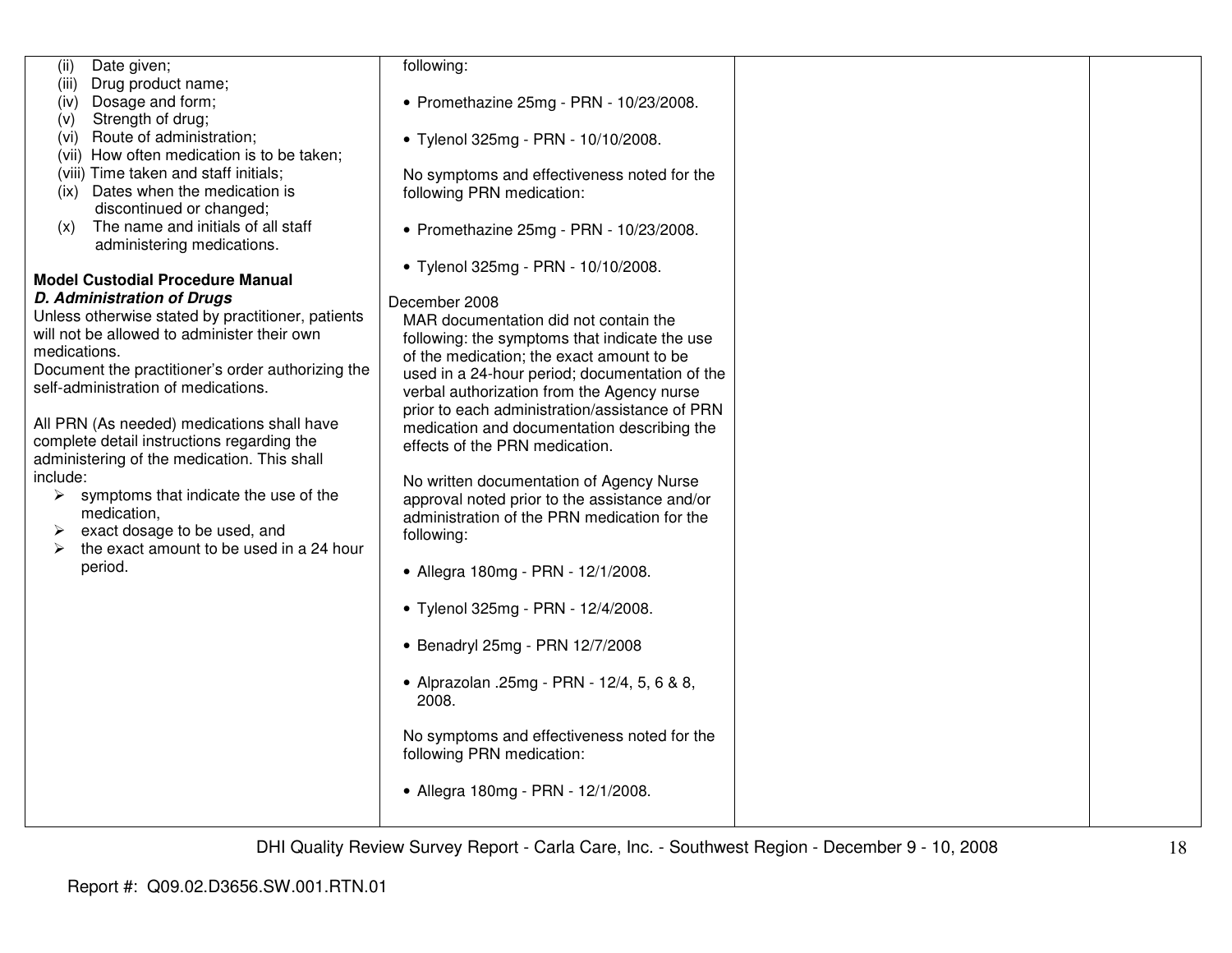| • Tylenol 325mg - PRN - 12/4/2008.                 |  |
|----------------------------------------------------|--|
|                                                    |  |
| • Benadryl 25mg - PRN 12/7/2008                    |  |
|                                                    |  |
| • Alprazolan .25mg - PRN - 12/4, 5, 6 & 8<br>2008. |  |
|                                                    |  |
|                                                    |  |
|                                                    |  |
|                                                    |  |
|                                                    |  |
|                                                    |  |
|                                                    |  |
|                                                    |  |
|                                                    |  |
|                                                    |  |
|                                                    |  |
|                                                    |  |
|                                                    |  |
|                                                    |  |
|                                                    |  |
|                                                    |  |
|                                                    |  |
|                                                    |  |
|                                                    |  |
|                                                    |  |
|                                                    |  |
|                                                    |  |
|                                                    |  |
|                                                    |  |
|                                                    |  |
|                                                    |  |
|                                                    |  |
|                                                    |  |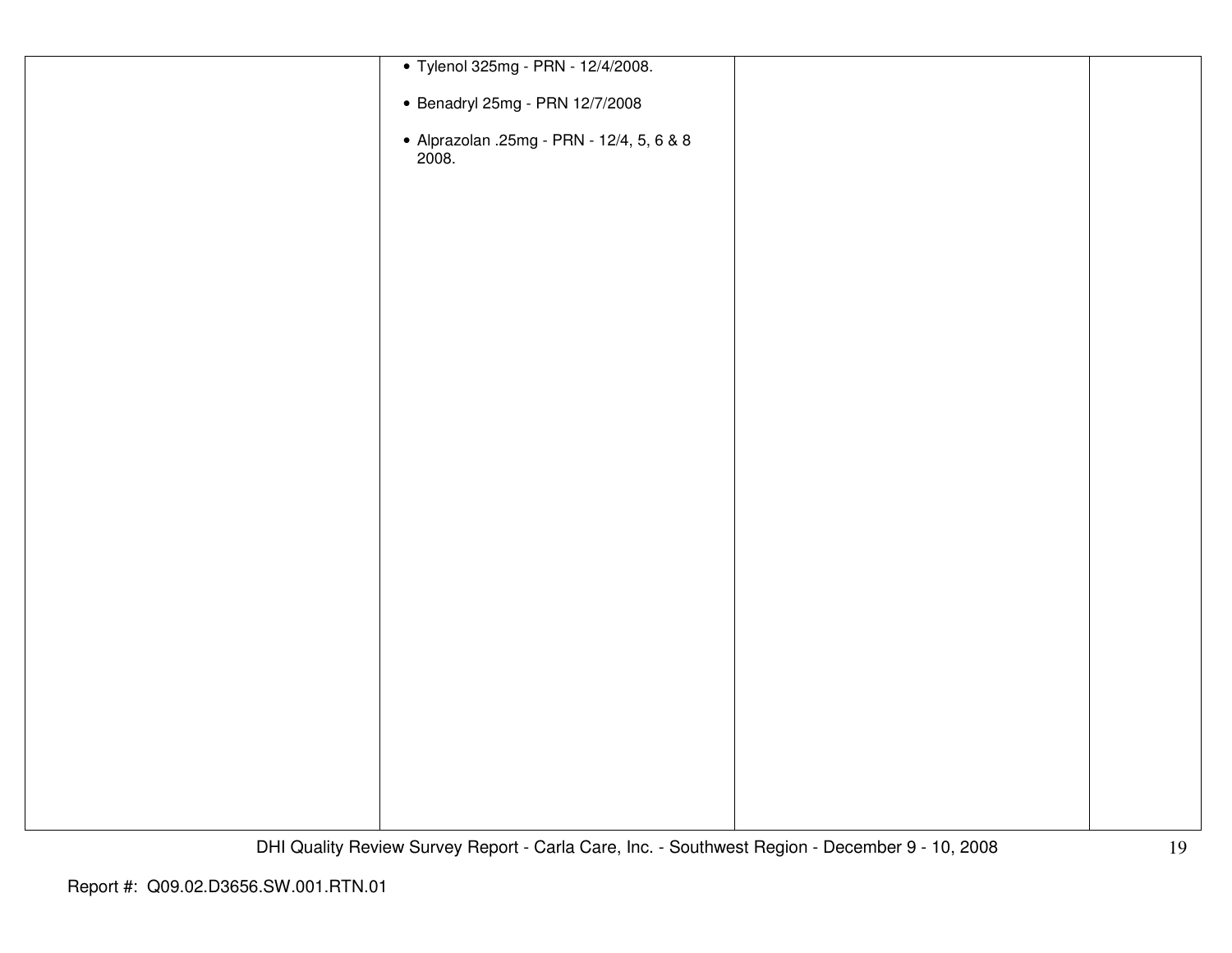| Tag # 1A15 Healthcare Documentation                                                           | <b>Scope and Severity Rating: C</b>          |  |
|-----------------------------------------------------------------------------------------------|----------------------------------------------|--|
| <b>Developmental Disabilities (DD) Waiver</b>                                                 | Based on record review the Agency failed to  |  |
| Service Standards Chapter 1. III. E. (1 - 4)                                                  | maintain the required documentation in the   |  |
| <b>CHAPTER 1. III. PROVIDER AGENCY</b>                                                        | Individuals Agency Record as required per    |  |
| <b>DOCUMENTATION OF SERVICE DELIVERY</b>                                                      | standard for 1 of 1 individual               |  |
| <b>AND LOCATION</b>                                                                           |                                              |  |
|                                                                                               | The following were not found or not current: |  |
| E. Healthcare Documentation by Nurses For                                                     |                                              |  |
| <b>Community Living Services, Community</b>                                                   | • Abnormal Involuntary Movement              |  |
| <b>Inclusion Services and Private Duty Nursing</b>                                            | Screening/Tardive Dyskinesia Screenings      |  |
| Services: Nursing services must be available as                                               | ° None found 12/2007 - 12/2008 (#1)          |  |
| needed and documented for Provider Agencies                                                   |                                              |  |
| delivering Community Living Services,                                                         |                                              |  |
| Community Inclusion Services and Private Duty                                                 |                                              |  |
| Nursing Services.                                                                             |                                              |  |
| (1) Documentation of nursing assessment                                                       |                                              |  |
| activities                                                                                    |                                              |  |
| (a) The following hierarchy shall be used to                                                  |                                              |  |
| determine which provider agency is responsible                                                |                                              |  |
| for completion of the HAT and MAAT and related                                                |                                              |  |
| subsequent planning and training:                                                             |                                              |  |
| (i) Community living services provider agency;                                                |                                              |  |
| (ii) Private duty nursing provider agency;                                                    |                                              |  |
| (iii) Adult habilitation provider agency;                                                     |                                              |  |
| (iv) Community access provider agency; and                                                    |                                              |  |
| (v) Supported employment provider agency.                                                     |                                              |  |
| (b) The provider agency must arrange for their                                                |                                              |  |
| nurse to complete the Health Assessment Tool                                                  |                                              |  |
| (HAT) and the Medication Administration                                                       |                                              |  |
| Assessment Tool (MAAT) on at least an annual<br>basis for each individual receiving community |                                              |  |
| living, community inclusion or private duty                                                   |                                              |  |
| nursing services, unless the provider agency                                                  |                                              |  |
| arranges for the individual's Primary Care                                                    |                                              |  |
| Practitioner (PCP) to voluntarily complete these                                              |                                              |  |
| assessments in lieu of the agency nurse. Agency                                               |                                              |  |
| nurses may also complete these assessments in                                                 |                                              |  |
| collaboration with the Primary Care Practitioner if                                           |                                              |  |
| they believe such consultation is necessary for                                               |                                              |  |
| an accurate assessment. Family Living Provider                                                |                                              |  |
| Agencies have the option of having the                                                        |                                              |  |
| subcontracted caregiver complete the HAT                                                      |                                              |  |
| instead of the nurse or PCP, if the caregiver is                                              |                                              |  |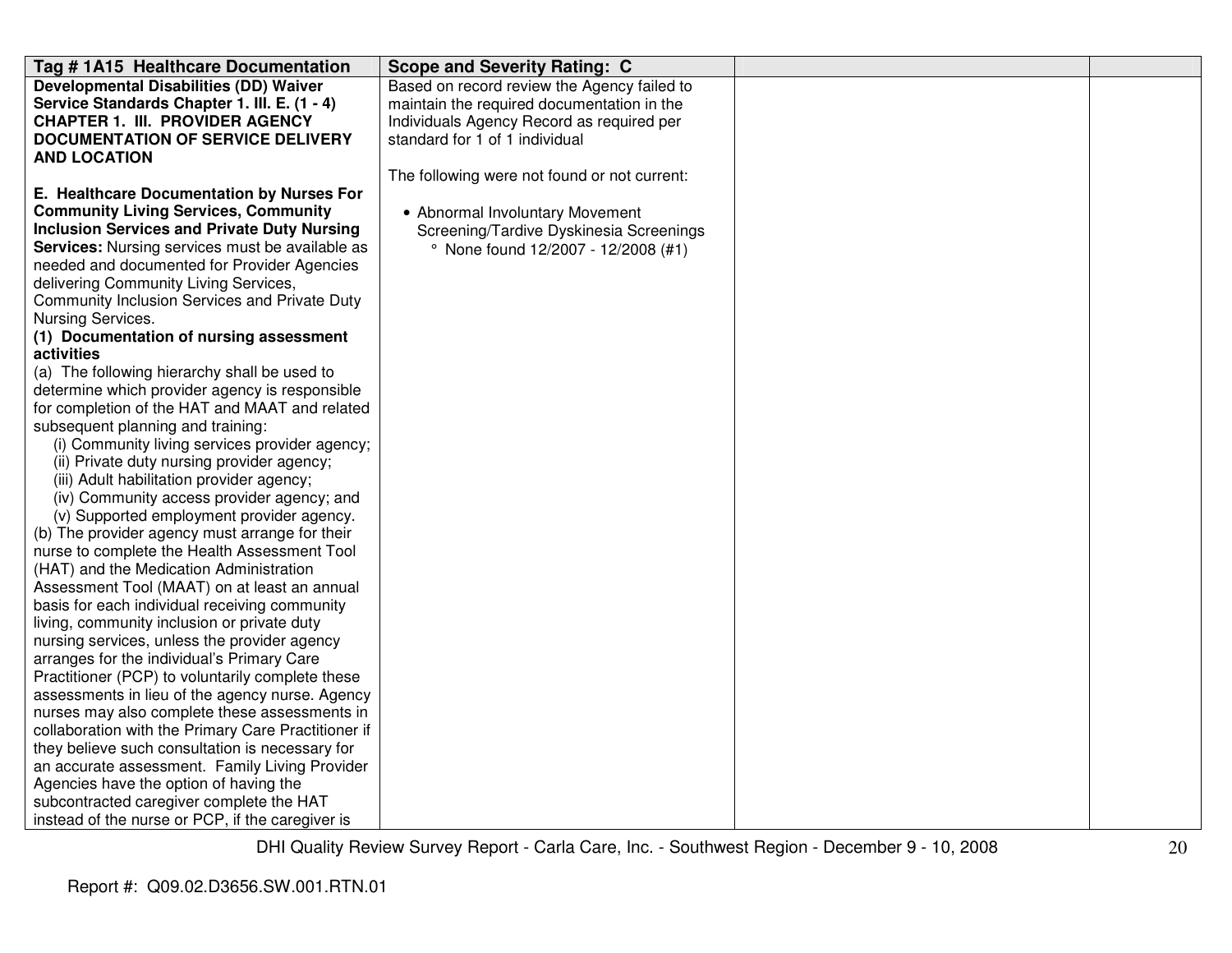| comfortable doing so. However, the agency               |  |  |
|---------------------------------------------------------|--|--|
| nurse must be available to assist the caregiver         |  |  |
| upon request.                                           |  |  |
| (c) For newly allocated individuals, the HAT and        |  |  |
| the MAAT must be completed within seventy-two           |  |  |
| (72) hours of admission into direct services or         |  |  |
| two weeks following the initial ISP, whichever          |  |  |
| comes first.                                            |  |  |
| (d) For individuals already in services, the HAT        |  |  |
| and the MAAT must be completed at least                 |  |  |
| fourteen (14) days prior to the annual ISP              |  |  |
| meeting and submitted to all members of the             |  |  |
| interdisciplinary team. The HAT must also be            |  |  |
| completed at the time of any significant change         |  |  |
| in clinical condition and upon return from any          |  |  |
| hospitalizations. In addition to annually, the          |  |  |
| MAAT must be completed at the time of any               |  |  |
| significant change in clinical condition, when a        |  |  |
| medication regime or route change requires              |  |  |
| delivery by licensed or certified staff, or when an     |  |  |
| individual has completed additional training            |  |  |
| designed to improve their skills to support self-       |  |  |
| administration (see DDSD Medication                     |  |  |
| Assessment and Delivery Policy).                        |  |  |
| (e) Nursing assessments conducted to                    |  |  |
| determine current health status or to evaluate a        |  |  |
| change in clinical condition must be documented         |  |  |
| in a signed progress note that includes time and        |  |  |
| date as well as <i>subjective</i> information including |  |  |
| the individual complaints, signs and symptoms           |  |  |
| noted by staff, family members or other team            |  |  |
| members; objective information including vital          |  |  |
| signs, physical examination, weight, and other          |  |  |
| pertinent data for the given situation (e.g.,           |  |  |
| seizure frequency, method in which temperature          |  |  |
| taken); assessment of the clinical status, and          |  |  |
| plan of action addressing relevant aspects of all       |  |  |
| active health problems and follow up on any             |  |  |
| recommendations of medical consultants.                 |  |  |
| (2) Health related plans                                |  |  |
| (a) For individuals with chronic conditions that        |  |  |
| have the potential to exacerbate into a life-           |  |  |
|                                                         |  |  |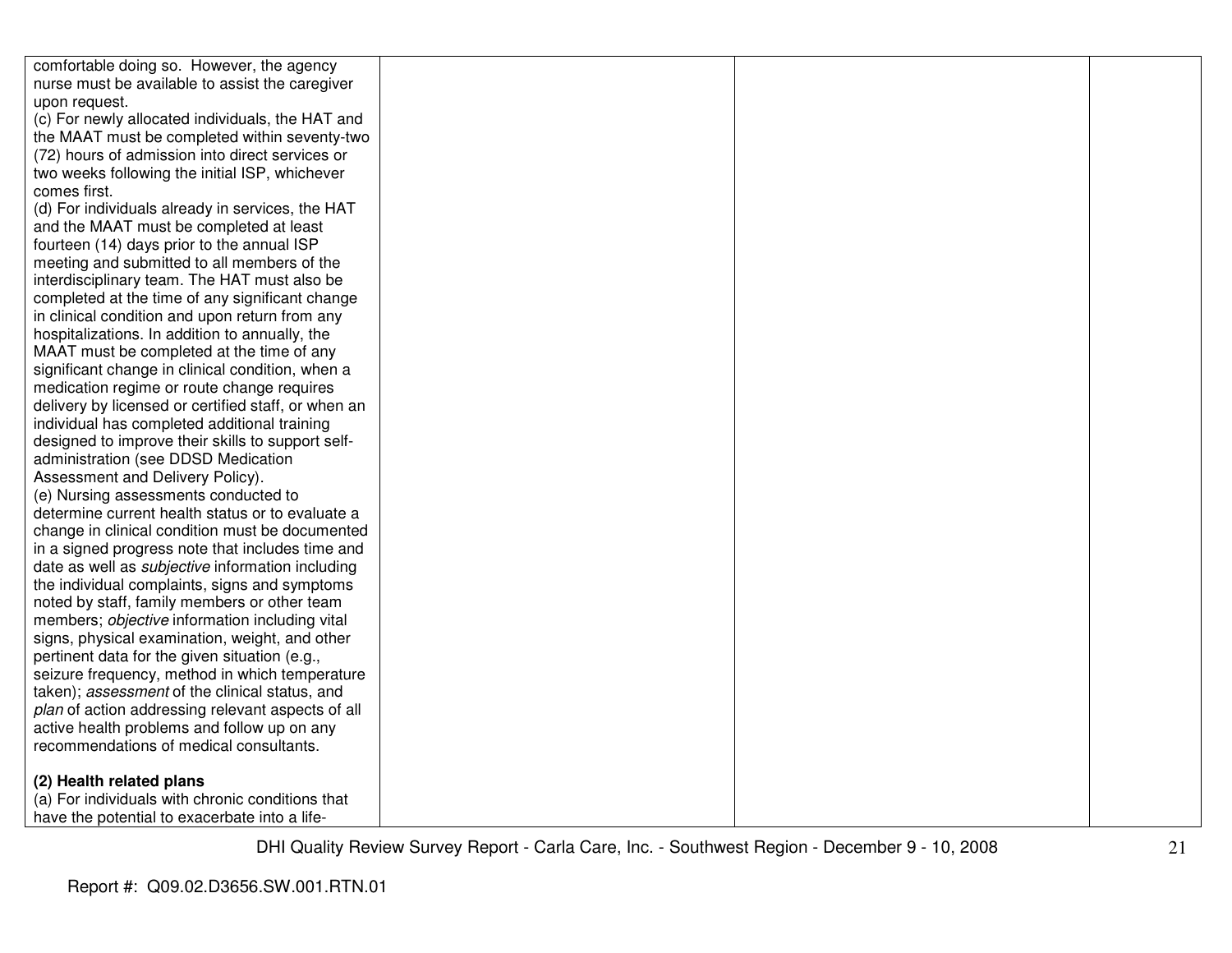| threatening situation, a medical crisis prevention                                        |  |  |
|-------------------------------------------------------------------------------------------|--|--|
| and intervention plan must be written by the                                              |  |  |
| nurse or other appropriately designated                                                   |  |  |
| healthcare professional.                                                                  |  |  |
| (b) Crisis prevention and intervention plans must                                         |  |  |
| be written in user-friendly language that is easily                                       |  |  |
| understood by those implementing the plan.                                                |  |  |
| (c) The nurse shall also document training                                                |  |  |
| regarding the crisis prevention and intervention                                          |  |  |
| plan delivered to agency staff and other team                                             |  |  |
| members, clearly indicating competency                                                    |  |  |
| determination for each trainee.                                                           |  |  |
| (d) If the individual receives services from                                              |  |  |
| separate agencies for community living and                                                |  |  |
| community inclusion services, nurses from each                                            |  |  |
| agency shall collaborate in the development of                                            |  |  |
| and training delivery for crisis prevention and                                           |  |  |
| intervention plans to assure maximum                                                      |  |  |
| consistency across settings.                                                              |  |  |
|                                                                                           |  |  |
| (3) For all individuals with a HAT score of 4, 5 or                                       |  |  |
| 6, the nurse shall develop a comprehensive                                                |  |  |
| healthcare plan that includes health related                                              |  |  |
| supports identified in the ISP (The healthcare                                            |  |  |
| plan is the equivalent of a nursing care plan; two                                        |  |  |
| separate documents are not required nor                                                   |  |  |
| recommended):                                                                             |  |  |
| (a) Each healthcare plan must include a<br>statement of the person's healthcare needs and |  |  |
| list measurable goals to be achieved through                                              |  |  |
| implementation of the healthcare plan. Needs                                              |  |  |
| statements may be based upon supports needed                                              |  |  |
| for the individual to maintain a current strength,                                        |  |  |
| ability or skill related to their health, prevention                                      |  |  |
| measures, and/or supports needed to remediate,                                            |  |  |
| minimize or manage an existing health condition.                                          |  |  |
| (b) Goals must be measurable and shall be                                                 |  |  |
| revised when an individual has met the goal and                                           |  |  |
| has the potential to attain additional goals or no                                        |  |  |
| longer requires supports in order to maintain the                                         |  |  |
| goal.                                                                                     |  |  |
| (c) Approaches described in the plan shall be                                             |  |  |
| individualized to reflect the individual's unique                                         |  |  |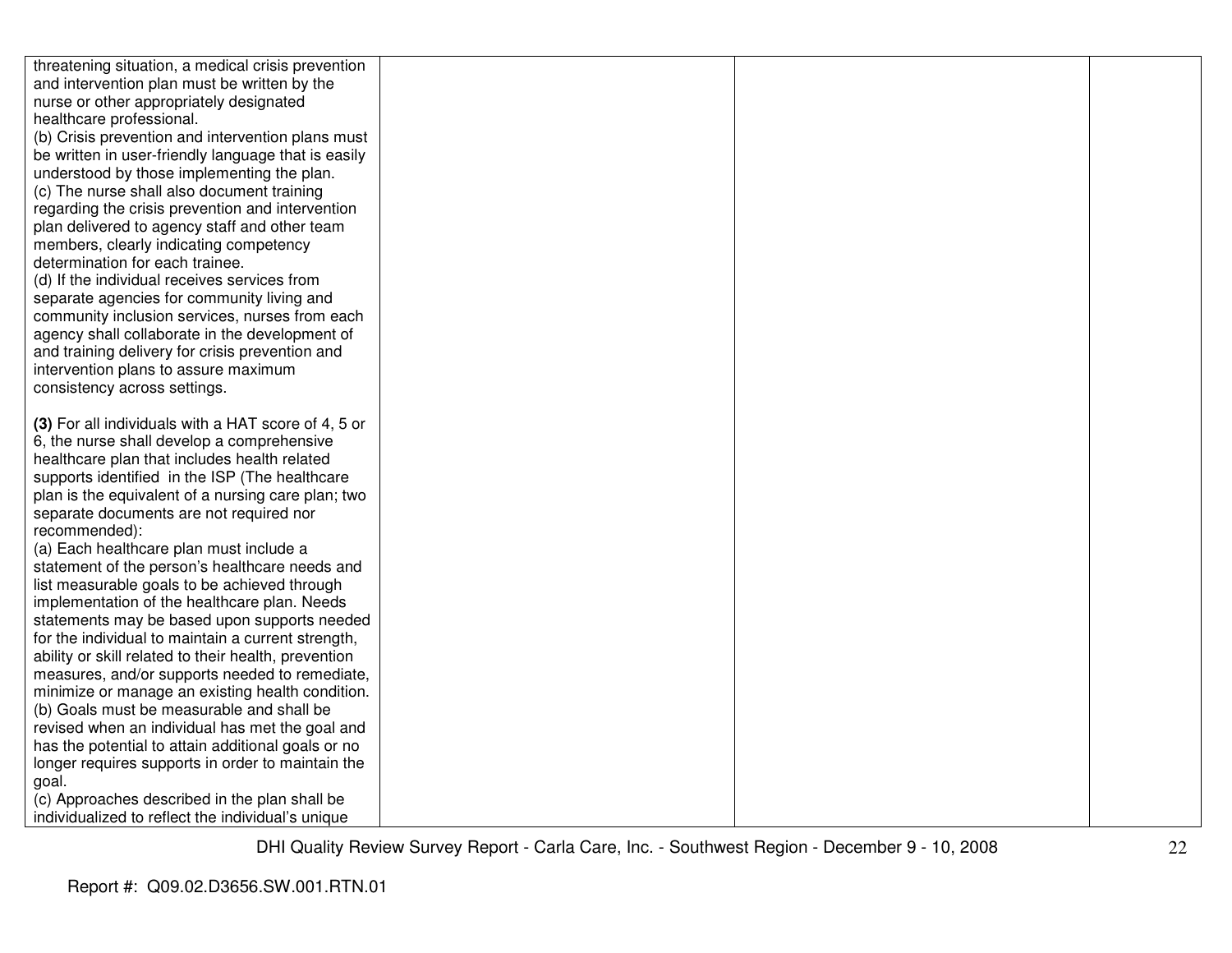| needs, provide guidance to the caregiver(s) and    |  |  |
|----------------------------------------------------|--|--|
| designed to support successful interactions.       |  |  |
| Some interventions may be carried out by staff,    |  |  |
| family members or other team members, and          |  |  |
| other interventions may be carried out directly by |  |  |
| the nurse – persons responsible for each           |  |  |
| intervention shall be specified in the plan.       |  |  |
| (d) Healthcare plans shall be written in language  |  |  |
| that will be easily understood by the person(s)    |  |  |
| identified as implementing the interventions.      |  |  |
| (e) The nurse shall also document training on      |  |  |
| the healthcare plan delivered to agency staff and  |  |  |
| other team members, clearly indicating             |  |  |
| competency determination for each trainee. If      |  |  |
| the individual receives services from separate     |  |  |
| agencies for community living and community        |  |  |
| inclusion services, nurses from each agency        |  |  |
| shall collaborate in the development of and        |  |  |
| training delivery for healthcare plans to assure   |  |  |
| maximum consistency across settings.               |  |  |
| (f) Healthcare plans must be updated to reflect    |  |  |
| relevant discharge orders whenever an              |  |  |
| individual returns to services following a         |  |  |
| hospitalization.                                   |  |  |
| (g) All crisis prevention and intervention plans   |  |  |
| and healthcare plans shall include the             |  |  |
| individual's name and date on each page and        |  |  |
| shall be signed by the author.                     |  |  |
| (h) Crisis prevention and intervention plans as    |  |  |
| well as healthcare plans shall be reviewed by the  |  |  |
| nurse at least quarterly, and updated as needed.   |  |  |
| (4) General Nursing Documentation                  |  |  |
| (a) The nurse shall complete legible and signed    |  |  |
| progress notes with date and time indicated that   |  |  |
| describe all interventions or interactions         |  |  |
| conducted with individuals served as well as all   |  |  |
| interactions with other healthcare providers       |  |  |
| serving the individual. All interactions shall be  |  |  |
| documented whether they occur by phone or in       |  |  |
| person.                                            |  |  |
| (b) For individuals with a HAT score of 4, 5 or 6, |  |  |
| or who have identified health concerns in their    |  |  |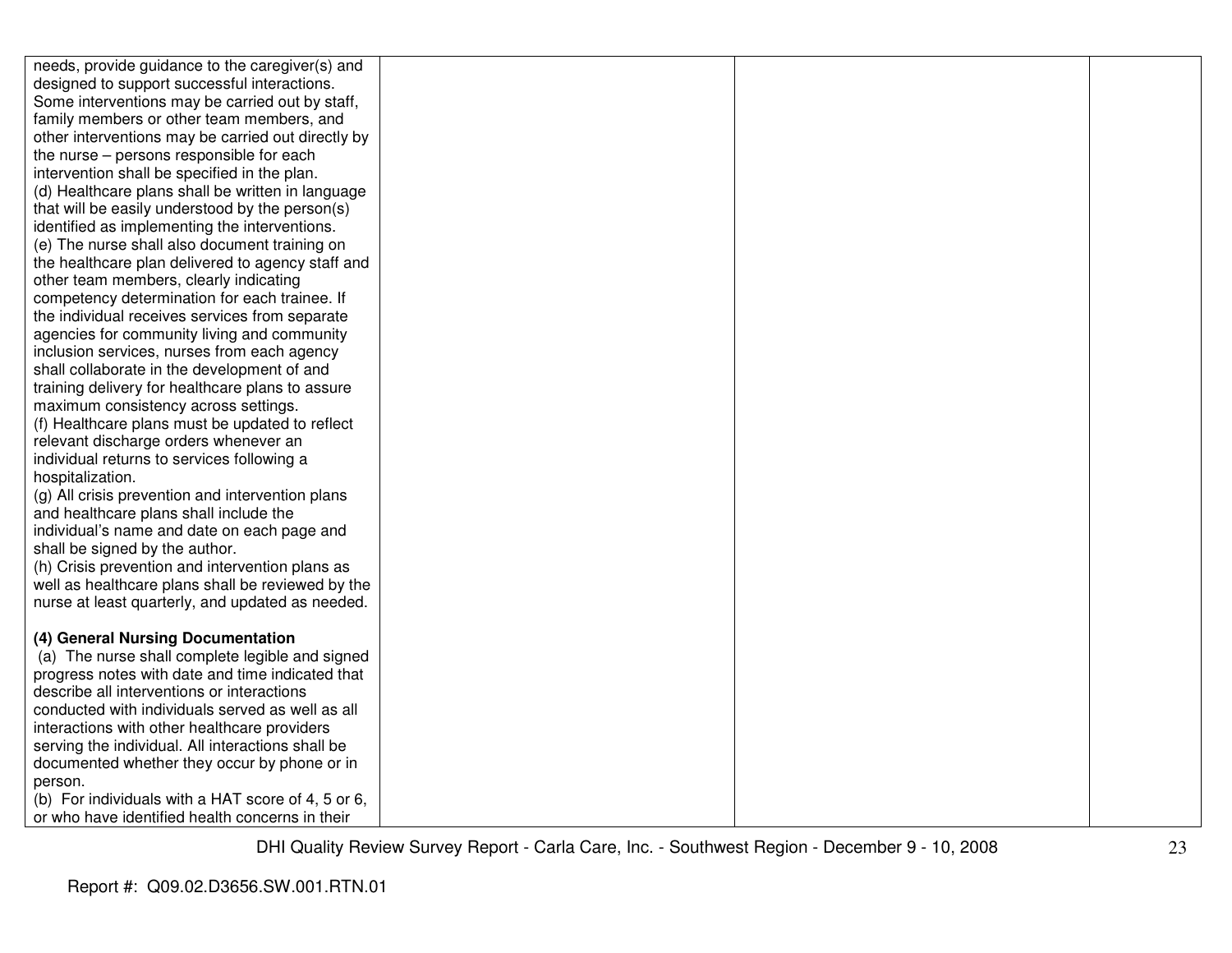| ISP, the nurse shall provide the interdisciplinary<br>team with a quarterly report that indicates<br>current health status and progress to date on<br>health related ISP desired outcomes and action<br>plans as well as progress toward goals in the healthcare plan. |  |  |
|------------------------------------------------------------------------------------------------------------------------------------------------------------------------------------------------------------------------------------------------------------------------|--|--|
|                                                                                                                                                                                                                                                                        |  |  |
|                                                                                                                                                                                                                                                                        |  |  |
|                                                                                                                                                                                                                                                                        |  |  |
|                                                                                                                                                                                                                                                                        |  |  |
|                                                                                                                                                                                                                                                                        |  |  |
|                                                                                                                                                                                                                                                                        |  |  |
|                                                                                                                                                                                                                                                                        |  |  |
|                                                                                                                                                                                                                                                                        |  |  |
|                                                                                                                                                                                                                                                                        |  |  |
|                                                                                                                                                                                                                                                                        |  |  |
|                                                                                                                                                                                                                                                                        |  |  |
|                                                                                                                                                                                                                                                                        |  |  |
|                                                                                                                                                                                                                                                                        |  |  |
|                                                                                                                                                                                                                                                                        |  |  |
|                                                                                                                                                                                                                                                                        |  |  |
|                                                                                                                                                                                                                                                                        |  |  |
|                                                                                                                                                                                                                                                                        |  |  |
|                                                                                                                                                                                                                                                                        |  |  |
|                                                                                                                                                                                                                                                                        |  |  |
|                                                                                                                                                                                                                                                                        |  |  |
|                                                                                                                                                                                                                                                                        |  |  |
|                                                                                                                                                                                                                                                                        |  |  |
|                                                                                                                                                                                                                                                                        |  |  |
|                                                                                                                                                                                                                                                                        |  |  |
|                                                                                                                                                                                                                                                                        |  |  |
|                                                                                                                                                                                                                                                                        |  |  |
|                                                                                                                                                                                                                                                                        |  |  |
|                                                                                                                                                                                                                                                                        |  |  |
|                                                                                                                                                                                                                                                                        |  |  |
|                                                                                                                                                                                                                                                                        |  |  |
|                                                                                                                                                                                                                                                                        |  |  |
|                                                                                                                                                                                                                                                                        |  |  |
|                                                                                                                                                                                                                                                                        |  |  |
|                                                                                                                                                                                                                                                                        |  |  |
|                                                                                                                                                                                                                                                                        |  |  |
|                                                                                                                                                                                                                                                                        |  |  |
|                                                                                                                                                                                                                                                                        |  |  |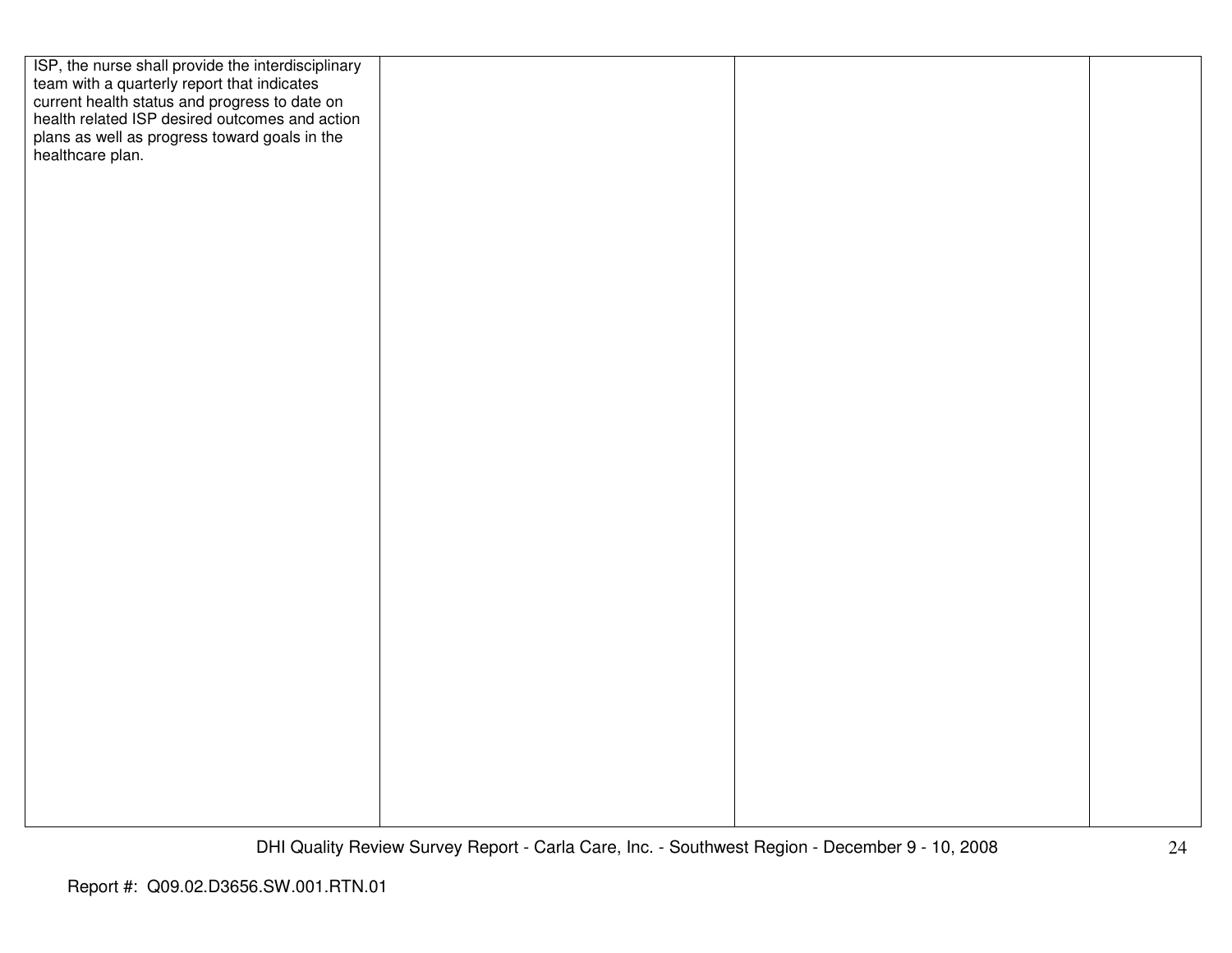| Tag #1A20 DSP Training Documents                      | <b>Scope and Severity Rating: E</b>                |  |
|-------------------------------------------------------|----------------------------------------------------|--|
| Developmental Disabilities (DD) Waiver Service        | Based on record review, the Agency failed to       |  |
| Standards effective 4/1/2007                          | ensure that Orientation and Training               |  |
| <b>CHAPTER 1 IV. GENERAL REQUIREMENTS</b>             | requirements were met for 3 of 5 Direct Service    |  |
| <b>FOR PROVIDER AGENCY SERVICE</b>                    | Personnel.                                         |  |
| <b>PERSONNEL:</b> The objective of this section is to |                                                    |  |
| establish personnel standards for DD Medicaid         | Review of Direct Service Personnel training        |  |
| Waiver Provider Agencies for the following            | records found no evidence of the following         |  |
| services: Community Living Supports,                  | required DOH/DDSD trainings and certification      |  |
| Community Inclusion Services, Respite,                | being completed:                                   |  |
| Substitute Care and Personal Support                  |                                                    |  |
| Companion Services. These standards apply to          | Person-Centered Planning (1-Day) (DSP<br>$\bullet$ |  |
| all personnel who provide services, whether           | #43)                                               |  |
| directly employed or subcontracting with the          |                                                    |  |
| Provider Agency. Additional personnel                 | First Aid (DSP #42)<br>$\bullet$                   |  |
| requirements and qualifications may be                |                                                    |  |
| applicable for specific service standards.            | CPR (DSP #40, 42 & 43)<br>$\bullet$                |  |
| <b>Orientation and Training Requirements:</b><br>C.   |                                                    |  |
| Orientation and training for direct support           |                                                    |  |
| staff and his or her supervisors shall comply         |                                                    |  |
| with the DDSD/DOH Policy Governing the                |                                                    |  |
| Training Requirements for Direct Support              |                                                    |  |
| <b>Staff and Internal Service Coordinators</b>        |                                                    |  |
| Serving Individuals with Developmental                |                                                    |  |
| Disabilities to include the following:                |                                                    |  |
| Each new employee shall receive<br>(1)                |                                                    |  |
| appropriate orientation, including but not            |                                                    |  |
| limited to, all policies relating to fire             |                                                    |  |
| prevention, accident prevention, incident             |                                                    |  |
| management and reporting, and emergency               |                                                    |  |
| procedures; and                                       |                                                    |  |
| Individual-specific training for each<br>(2)          |                                                    |  |
| individual under his or her direct care, as           |                                                    |  |
| described in the individual service plan,             |                                                    |  |
| prior to working alone with the individual.           |                                                    |  |
|                                                       |                                                    |  |
|                                                       |                                                    |  |
|                                                       |                                                    |  |
|                                                       |                                                    |  |
|                                                       |                                                    |  |
|                                                       |                                                    |  |
|                                                       |                                                    |  |
|                                                       |                                                    |  |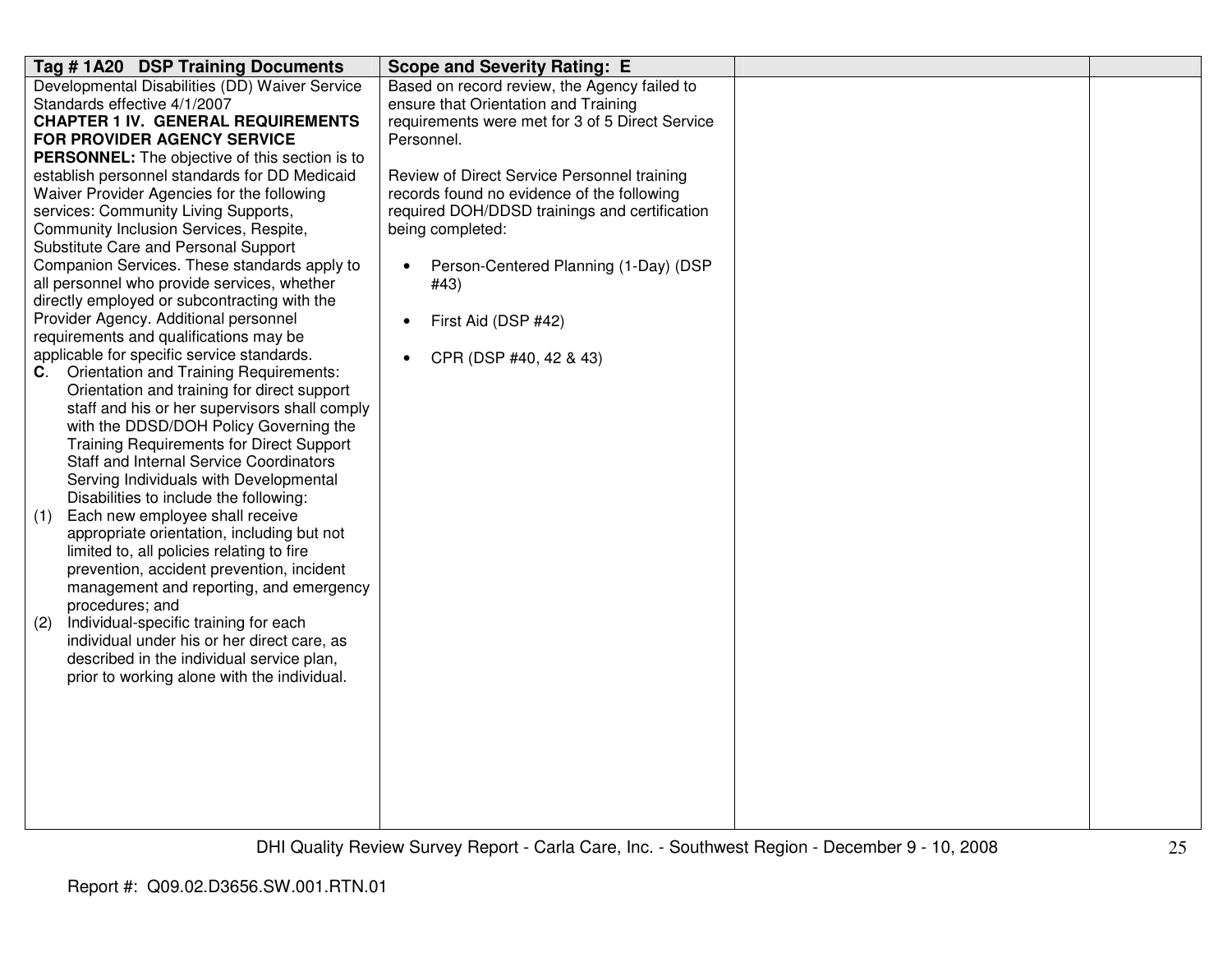| Tag # 1A37 Individual Specific Training                                                   | <b>Scope and Severity Rating: E</b>                 |  |
|-------------------------------------------------------------------------------------------|-----------------------------------------------------|--|
| Developmental Disabilities (DD) Waiver Service                                            | Based on record review and interview, the           |  |
| Standards effective 4/1/2007                                                              | Agency failed to ensure that Individual Specific    |  |
| <b>CHAPTER 1 IV. GENERAL REQUIREMENTS</b>                                                 | Training requirements were met for 6 of 6           |  |
| FOR PROVIDER AGENCY SERVICE                                                               | Agency Personnel.                                   |  |
| <b>PERSONNEL:</b> The objective of this section is to                                     |                                                     |  |
| establish personnel standards for DD Medicaid                                             | Review of personnel records found no evidence       |  |
| Waiver Provider Agencies for the following<br>services: Community Living Supports,        | of the following:                                   |  |
| Community Inclusion Services, Respite,                                                    | • Individual Specific Training (#40, 41, 42, 43,    |  |
| Substitute Care and Personal Support                                                      | 44 & 45)                                            |  |
| Companion Services. These standards apply to                                              |                                                     |  |
| all personnel who provide services, whether                                               | When the Owners/Directors (#45 & 46) were           |  |
| directly employed or subcontracting with the                                              | asked if they had documentation regarding           |  |
| Provider Agency. Additional personnel                                                     | individual specific training, #46 reported that the |  |
| requirements and qualifications may be                                                    | Agency did not have formal documentation            |  |
| applicable for specific service standards.                                                | indicating it was completed, however was able to    |  |
|                                                                                           | show documentation of what is covered during        |  |
| Orientation and Training Requirements:<br>$\mathbf{C}$ .                                  | the training with DSP.                              |  |
| Orientation and training for direct support                                               |                                                     |  |
| staff and his or her supervisors shall comply                                             |                                                     |  |
| with the DDSD/DOH Policy Governing the<br><b>Training Requirements for Direct Support</b> |                                                     |  |
| Staff and Internal Service Coordinators                                                   |                                                     |  |
| Serving Individuals with Developmental                                                    |                                                     |  |
| Disabilities to include the following:                                                    |                                                     |  |
| Individual-specific training for each<br>(2)                                              |                                                     |  |
| individual under his or her direct care, as                                               |                                                     |  |
| described in the individual service plan,                                                 |                                                     |  |
| prior to working alone with the individual.                                               |                                                     |  |
|                                                                                           |                                                     |  |
|                                                                                           |                                                     |  |
|                                                                                           |                                                     |  |
|                                                                                           |                                                     |  |
|                                                                                           |                                                     |  |
|                                                                                           |                                                     |  |
|                                                                                           |                                                     |  |
|                                                                                           |                                                     |  |
|                                                                                           |                                                     |  |
|                                                                                           |                                                     |  |
|                                                                                           |                                                     |  |
|                                                                                           |                                                     |  |
|                                                                                           |                                                     |  |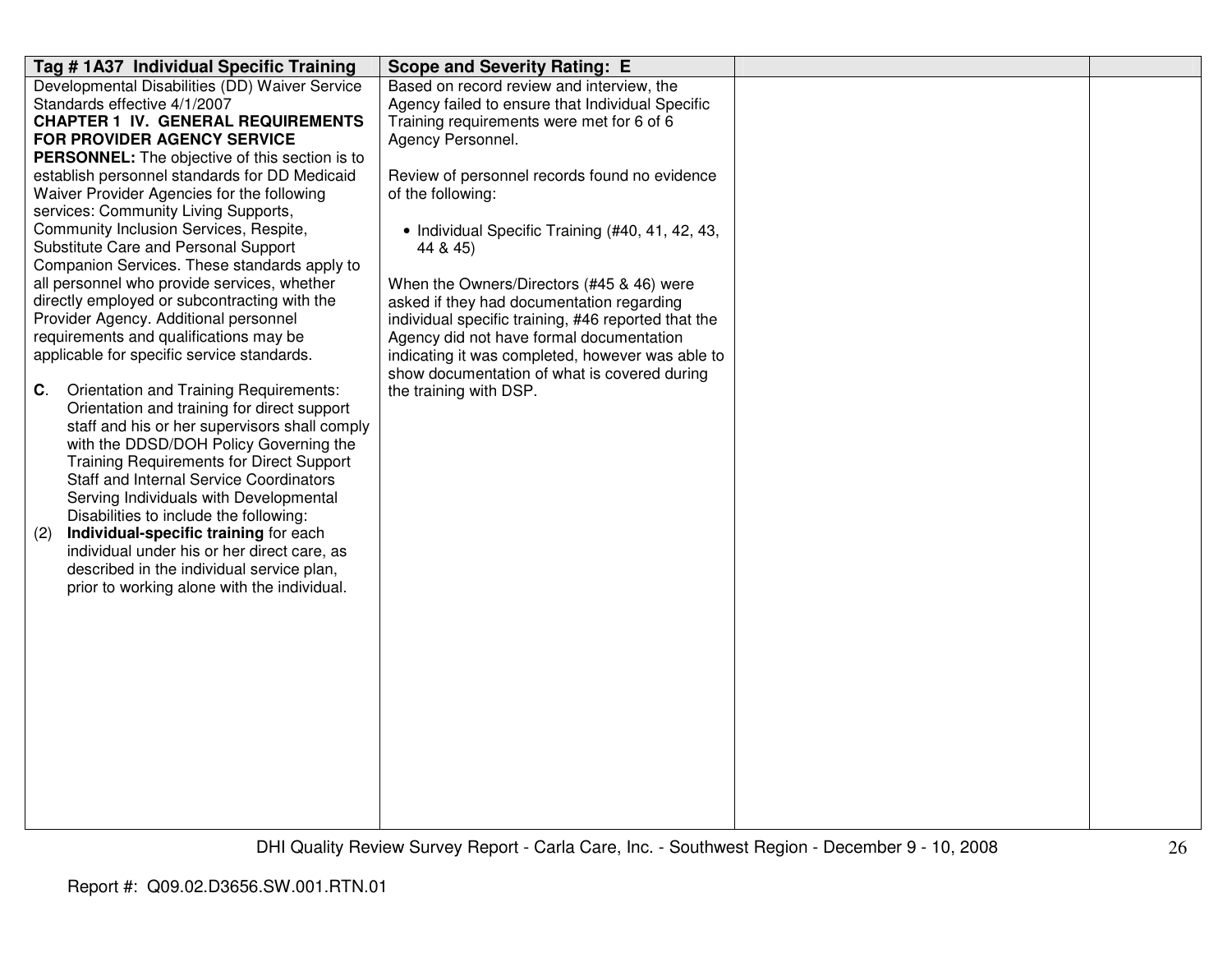| Tag # 6L14 Residential Case File                                                       | <b>Scope and Severity Rating: F</b>               |  |
|----------------------------------------------------------------------------------------|---------------------------------------------------|--|
| Developmental Disabilities (DD) Waiver Service                                         | Based on record review, the Agency failed to      |  |
| Standards effective 4/1/2007                                                           | maintain a complete and confidential case file in |  |
| CHAPTER 6. VIII. COMMUNITY LIVING                                                      | the residence for 1 of 1 Individuals receiving    |  |
| SERVICE PROVIDER AGENCY                                                                | Supported Living Services.                        |  |
| <b>REQUIREMENTS</b>                                                                    |                                                   |  |
| A. Residence Case File: For individuals                                                | • Special Health Care Needs                       |  |
| receiving Supported Living or Family Living, the                                       | Written Support Plan for Menu Choice              |  |
| Agency shall maintain in the individual's home a                                       | Board (#1) (11/2007 -11/2008)                     |  |
| complete and current confidential case file for                                        |                                                   |  |
| each individual. For individuals receiving                                             | • Health Care Providers Written Orders (#1)       |  |
| Independent Living Services, rather than                                               |                                                   |  |
| maintaining this file at the individual's home, the                                    |                                                   |  |
| complete and current confidential case file for                                        |                                                   |  |
| each individual shall be maintained at the                                             |                                                   |  |
| agency's administrative site. Each file shall                                          |                                                   |  |
| include the following:                                                                 |                                                   |  |
| (1) Complete and current ISP and all                                                   |                                                   |  |
| supplemental plans specific to the individual;                                         |                                                   |  |
| (2) Complete and current Health Assessment                                             |                                                   |  |
| Tool;                                                                                  |                                                   |  |
| (3) Current emergency contact information,<br>which includes the individual's address, |                                                   |  |
| telephone number, names and telephone                                                  |                                                   |  |
| numbers of residential Community Living                                                |                                                   |  |
| Support providers, relatives, or guardian or                                           |                                                   |  |
| conservator, primary care physician's name(s)                                          |                                                   |  |
| and telephone number(s), pharmacy name,                                                |                                                   |  |
| address and telephone number and dentist                                               |                                                   |  |
| name, address and telephone number, and                                                |                                                   |  |
| health plan;                                                                           |                                                   |  |
|                                                                                        |                                                   |  |
| (4) Up-to-date progress notes, signed and dated                                        |                                                   |  |
| by the person making the note for at least the                                         |                                                   |  |
| past month (older notes may be transferred to                                          |                                                   |  |
| the agency office);                                                                    |                                                   |  |
| (5) Data collected to document ISP Action Plan                                         |                                                   |  |
| implementation                                                                         |                                                   |  |
| (6) Progress notes written by direct care staff                                        |                                                   |  |
| and by nurses regarding individual health status                                       |                                                   |  |
| and physical conditions including action taken in                                      |                                                   |  |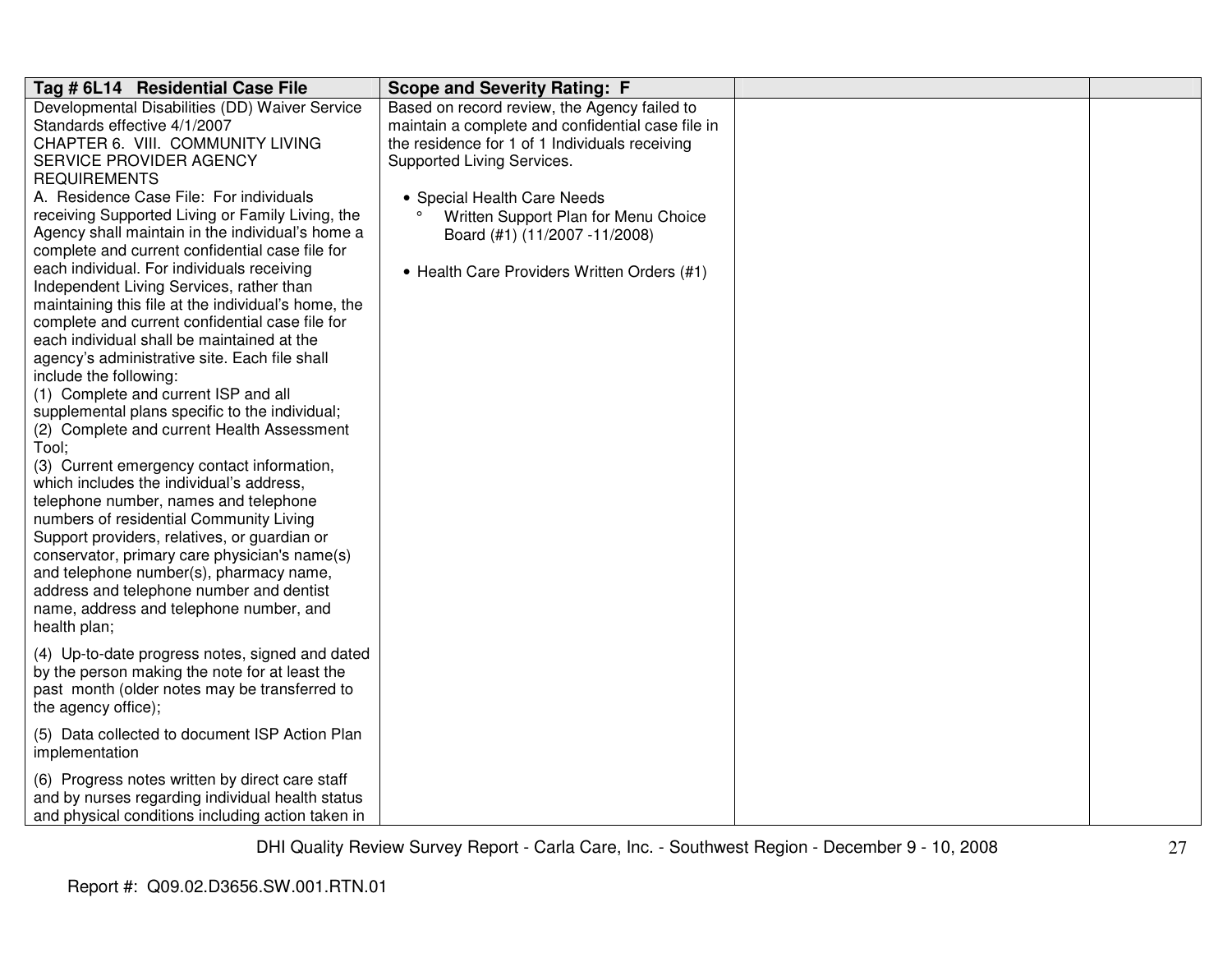| response to identified changes in condition for at |  |  |
|----------------------------------------------------|--|--|
| least the past month;                              |  |  |
| (7) Physician's or qualified health care providers |  |  |
| written orders:                                    |  |  |
| (8) Progress notes documenting implementation      |  |  |
| of a physician's or qualified health care          |  |  |
| provider's order(s);                               |  |  |
| (9) Medication Administration Record (MAR) for     |  |  |
| the past three (3) months which includes:          |  |  |
| (a) The name of the individual;                    |  |  |
| (b) A transcription of the healthcare              |  |  |
| practitioners prescription including the           |  |  |
| brand and generic name of the medication;          |  |  |
| (c) Diagnosis for which the medication is          |  |  |
| prescribed;                                        |  |  |
| (d) Dosage, frequency and method/route of          |  |  |
| delivery;                                          |  |  |
| (e) Times and dates of delivery;                   |  |  |
| Initials of person administering or assisting      |  |  |
| with medication; and                               |  |  |
| (g) An explanation of any medication               |  |  |
| irregularity, allergic reaction or adverse         |  |  |
| effect.                                            |  |  |
| (h) For PRN medication an explanation for the      |  |  |
| use of the PRN must include:                       |  |  |
| Observable signs/symptoms or<br>(i)                |  |  |
| circumstances in which the medication              |  |  |
| is to be used, and                                 |  |  |
| (ii) Documentation of the                          |  |  |
| effectiveness/result of the PRN                    |  |  |
| delivered.                                         |  |  |
| A MAR is not required for individuals<br>(i)       |  |  |
| participating in Independent Living Services       |  |  |
| who self-administer their own medication.          |  |  |
| However, when medication administration is         |  |  |
| provided as part of the Independent Living         |  |  |
| Service a MAR must be maintained at the            |  |  |
| individual's home and an updated copy              |  |  |
| must be placed in the agency file on a             |  |  |
| weekly basis.                                      |  |  |
| (10) Record of visits to healthcare practitioners  |  |  |
| including any treatment provided at the visit and  |  |  |
| a record of all diagnostic testing for the current |  |  |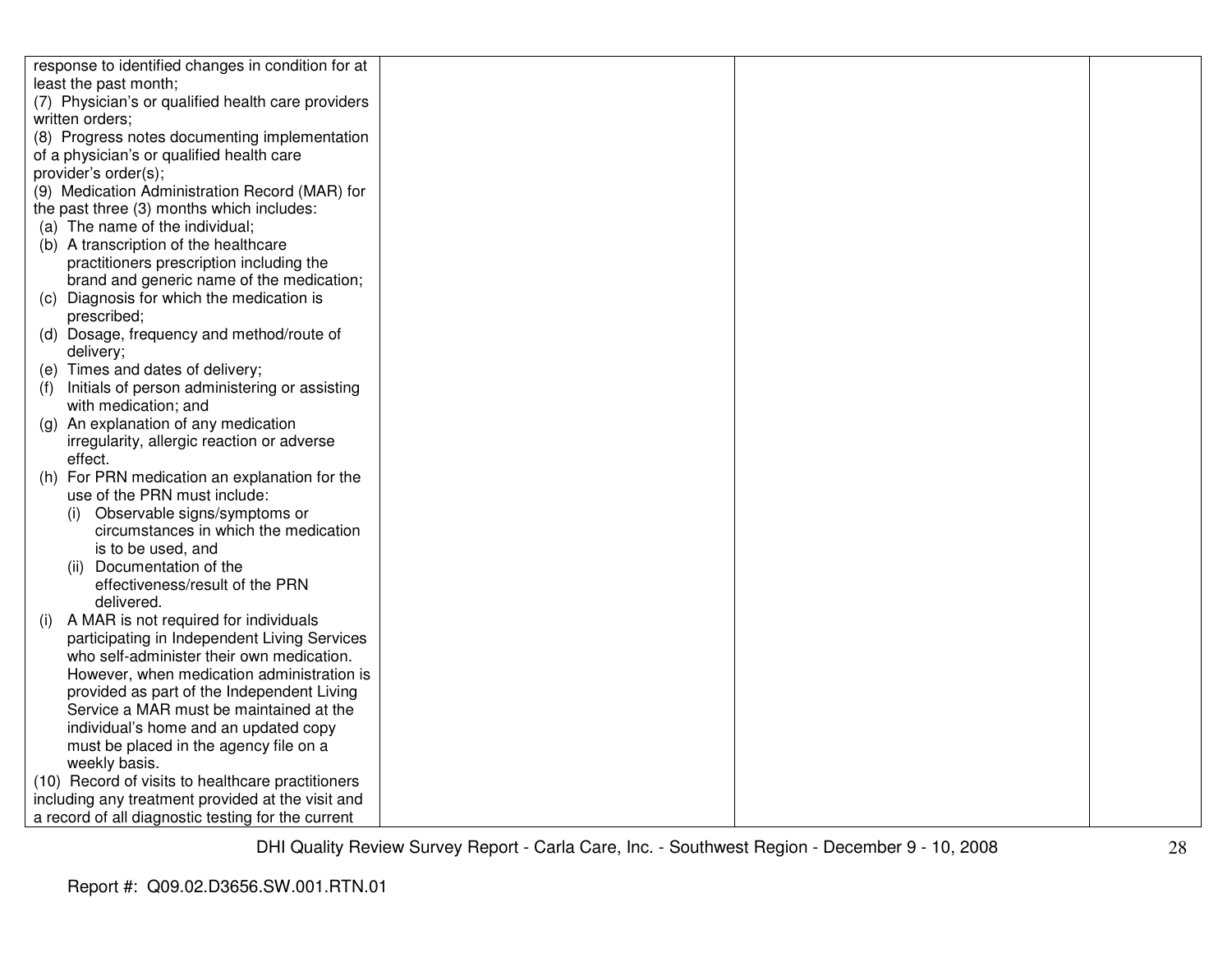| ISP year; and<br>(11) Medical History to include: demographic<br>data, current and past medical diagnoses<br>including the cause (if known) of the<br>developmental disability and any psychiatric<br>diagnosis, allergies (food, environmental,<br>medications), status of routine adult health care<br>screenings, immunizations, hospital discharge<br>summaries for past twelve (12) months, past<br>medical history including hospitalizations,<br>surgeries, injuries, family history and current<br>physical exam. |  |  |
|---------------------------------------------------------------------------------------------------------------------------------------------------------------------------------------------------------------------------------------------------------------------------------------------------------------------------------------------------------------------------------------------------------------------------------------------------------------------------------------------------------------------------|--|--|
|                                                                                                                                                                                                                                                                                                                                                                                                                                                                                                                           |  |  |
|                                                                                                                                                                                                                                                                                                                                                                                                                                                                                                                           |  |  |
|                                                                                                                                                                                                                                                                                                                                                                                                                                                                                                                           |  |  |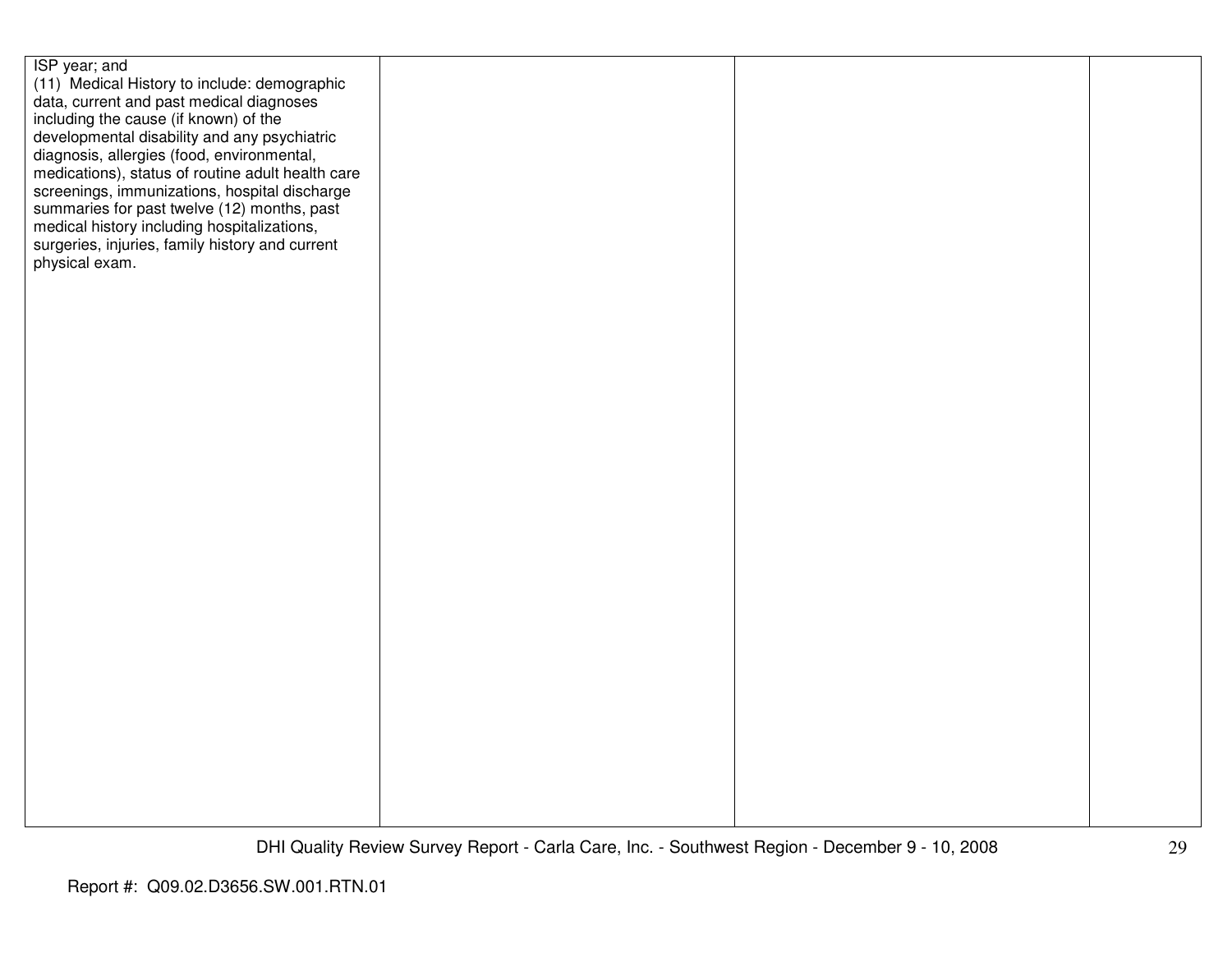| Tag # 6L25 (CoP) Residential Reqts.                                   | <b>Scope and Severity Rating: F</b>             |  |
|-----------------------------------------------------------------------|-------------------------------------------------|--|
| Developmental Disabilities (DD) Waiver Service                        | Based on observation, the Agency failed to      |  |
| Standards effective 4/1/2007                                          | ensure that each individual's residence met all |  |
| <b>CHAPTER 6. VIII. COMMUNITY LIVING</b>                              | requirements within the standard for 1 of 1     |  |
| <b>SERVICE PROVIDER AGENCY</b>                                        | Supported Living residences.                    |  |
| <b>REQUIREMENTS</b>                                                   |                                                 |  |
| L. Residence Requirements for Family Living                           | The following items were missing, not           |  |
| <b>Services and Supported Living Services</b>                         | functioning or incomplete:                      |  |
| (1) Supported Living Services and Family Living                       |                                                 |  |
| Services providers shall assure that each                             | • Accessible written procedures for             |  |
| individual's residence has:                                           | emergency placement and relocation of           |  |
| (a) Battery operated or electric smoke                                | individuals in the event of an emergency        |  |
| detectors, heat sensors, or a sprinkler                               | evacuation that makes the residence             |  |
| system installed in the residence;                                    | unsuitable for occupancy. The emergency         |  |
| (b) General-purpose first aid kit;                                    | evacuation procedures shall address, but        |  |
| (c) When applicable due to an individual's                            | are not limited to, fire, chemical and/or       |  |
| health status, a blood borne pathogens kit;                           | hazardous waste spills, and flooding (#1)       |  |
| (d) Accessible written procedures for                                 |                                                 |  |
| emergency evacuation e.g. fire and                                    |                                                 |  |
| weather-related threats;                                              |                                                 |  |
| (e) Accessible telephone numbers of poison                            |                                                 |  |
| control centers located within the line of                            |                                                 |  |
| sight of the telephone;<br>Accessible written documentation of actual |                                                 |  |
| (f)<br>evacuation drills occurring at least three (3)                 |                                                 |  |
| times a year. For Supported Living                                    |                                                 |  |
| evacuation drills shall occur at least once a                         |                                                 |  |
| year during each shift;                                               |                                                 |  |
| (g) Accessible written procedures for the safe                        |                                                 |  |
| storage of all medications with dispensing                            |                                                 |  |
| instructions for each individual that are                             |                                                 |  |
| consistent with the Assisting with                                    |                                                 |  |
| Medication Administration training or each                            |                                                 |  |
| individual's ISP; and                                                 |                                                 |  |
| Accessible written procedures for<br>(h)                              |                                                 |  |
| emergency placement and relocation of                                 |                                                 |  |
| individuals in the event of an emergency                              |                                                 |  |
| evacuation that makes the residence                                   |                                                 |  |
| unsuitable for occupancy. The emergency                               |                                                 |  |
| evacuation procedures shall address, but                              |                                                 |  |
| are not limited to, fire, chemical and/or                             |                                                 |  |
| hazardous waste spills, and flooding.                                 |                                                 |  |
|                                                                       |                                                 |  |